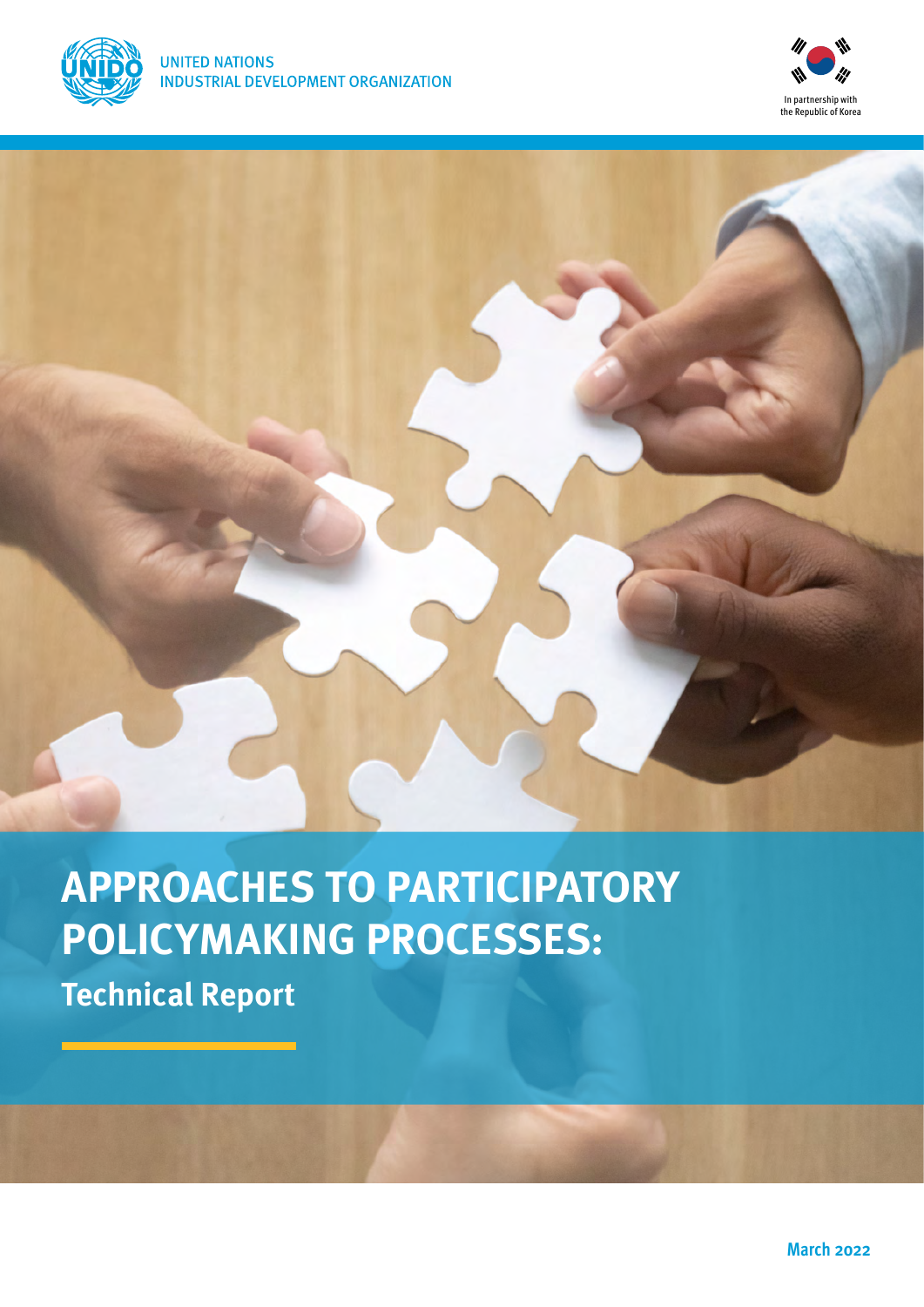The designations employed, descriptions and classifications of countries, and the presentation of the material in this report do not imply the expression of any opinion whatsoever on the part of the Secretariat of the United Nation's Industrial Development Organization (UNIDO) concerning the legal status of any country, territory, city or area or of its authorities, or concerning the delimitation of its frontiers or boundaries, or its economic system or degree of development. The views expressed in this report do not necessarily reflect the views of the Secretariat of the UNIDO or of the Ministry of Foreign Affairs of the Republic of Korea, as generous donor to this project. The responsibility for opinions expressed rests solely with the authors, and publication does not constitute an endorsement by UNIDO or the donor. Although great care has been taken to maintain the accuracy of information herein, neither UNIDO nor its member States assume any responsibility for consequences which may arise from the use of the material. Terms such as "developed", "industrialized" and "developing" are intended for statistical convenience and do not necessarily express a judgment. Any indication of, or reference to, a country, institution or other legal entity does not constitute an endorsement. Information contained herein may be freely quoted or reprinted but acknowledgement is requested. This report has been produced without formal United Nations editing.

Cover image: © Shutterstock, Inc

# **Approaches to Participatory Policymaking Processes:**

Technical Report

Fernando Santiago Rodriguez Industrial Policy Officer, UNIDO

Nadejda Komendantova Leader, Cooperation and Transformation Group and Senior Research Scholar, International Institute for Applied Systems Analysis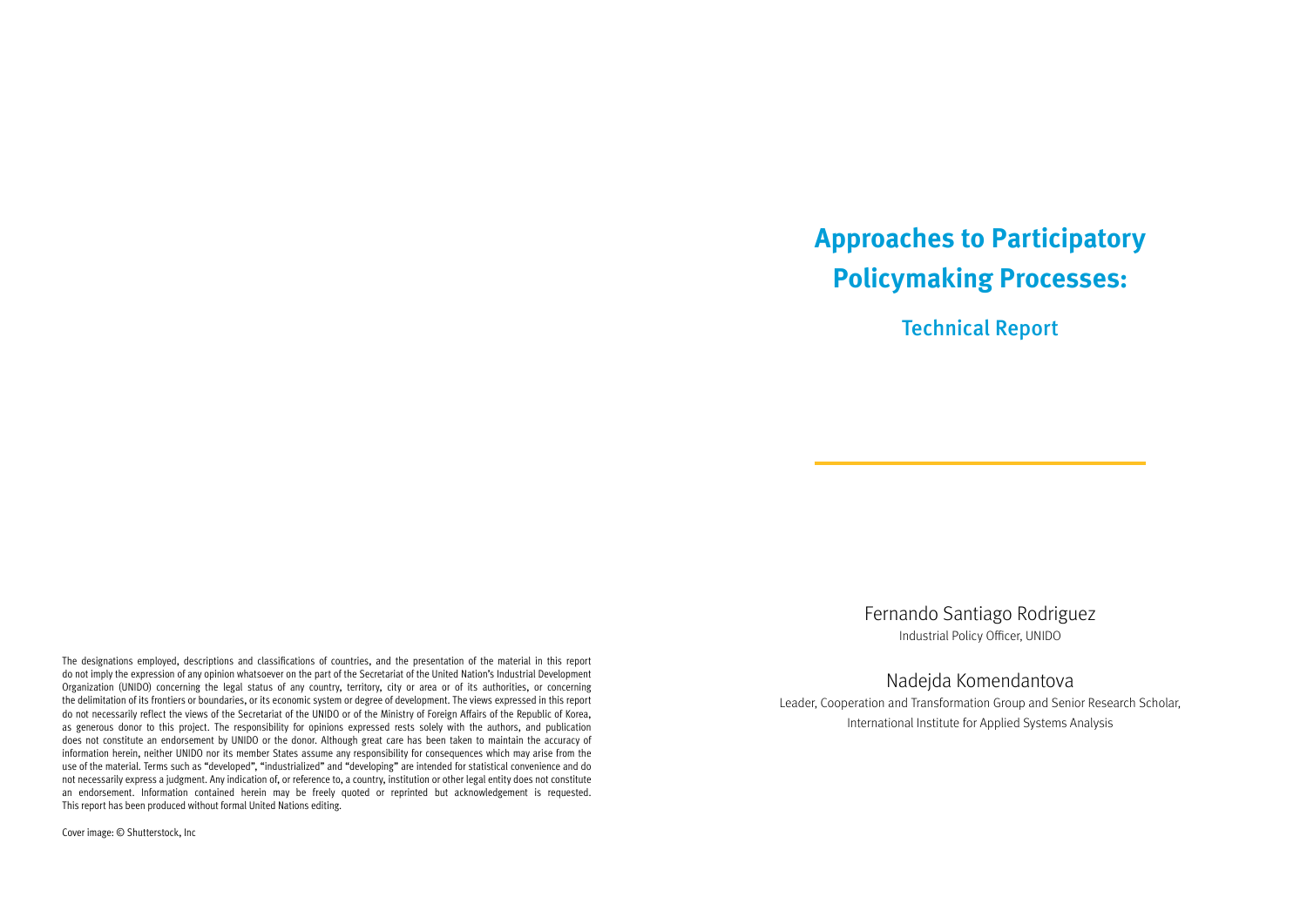i

#### **Acknowledgements**

This report was made possible thanks to the generous financial support from UNIDO and the Government of the Republic of Korea. The authors acknowledge insightful comments and useful inputs offered by Nobuya Haraguchi, Smeeta Fokeer, Frank Hartwich, and Adnan Seric. Camelia Soare provided overall administrative support and Niki Rodousakis proof reading and editing.



**UNITED NATIONS** INDUSTRIAL DEVELOPMENT ORGANIZATION

## **Table of Contents**

| policymaking and governance  4 |
|--------------------------------|
|                                |
|                                |
|                                |
|                                |
|                                |
|                                |
|                                |
|                                |
|                                |
|                                |
|                                |
|                                |
|                                |
|                                |
|                                |
|                                |
|                                |
|                                |
|                                |
|                                |
|                                |
|                                |

| 2. Models to foster citizen engagement in industrial policymaking and governance  4 |  |
|-------------------------------------------------------------------------------------|--|
|                                                                                     |  |
|                                                                                     |  |
|                                                                                     |  |
|                                                                                     |  |
|                                                                                     |  |
|                                                                                     |  |
|                                                                                     |  |
|                                                                                     |  |
|                                                                                     |  |
|                                                                                     |  |
|                                                                                     |  |
|                                                                                     |  |
|                                                                                     |  |
|                                                                                     |  |
|                                                                                     |  |

**6. References**[..................................................................................................................................](#page-14-0) 24

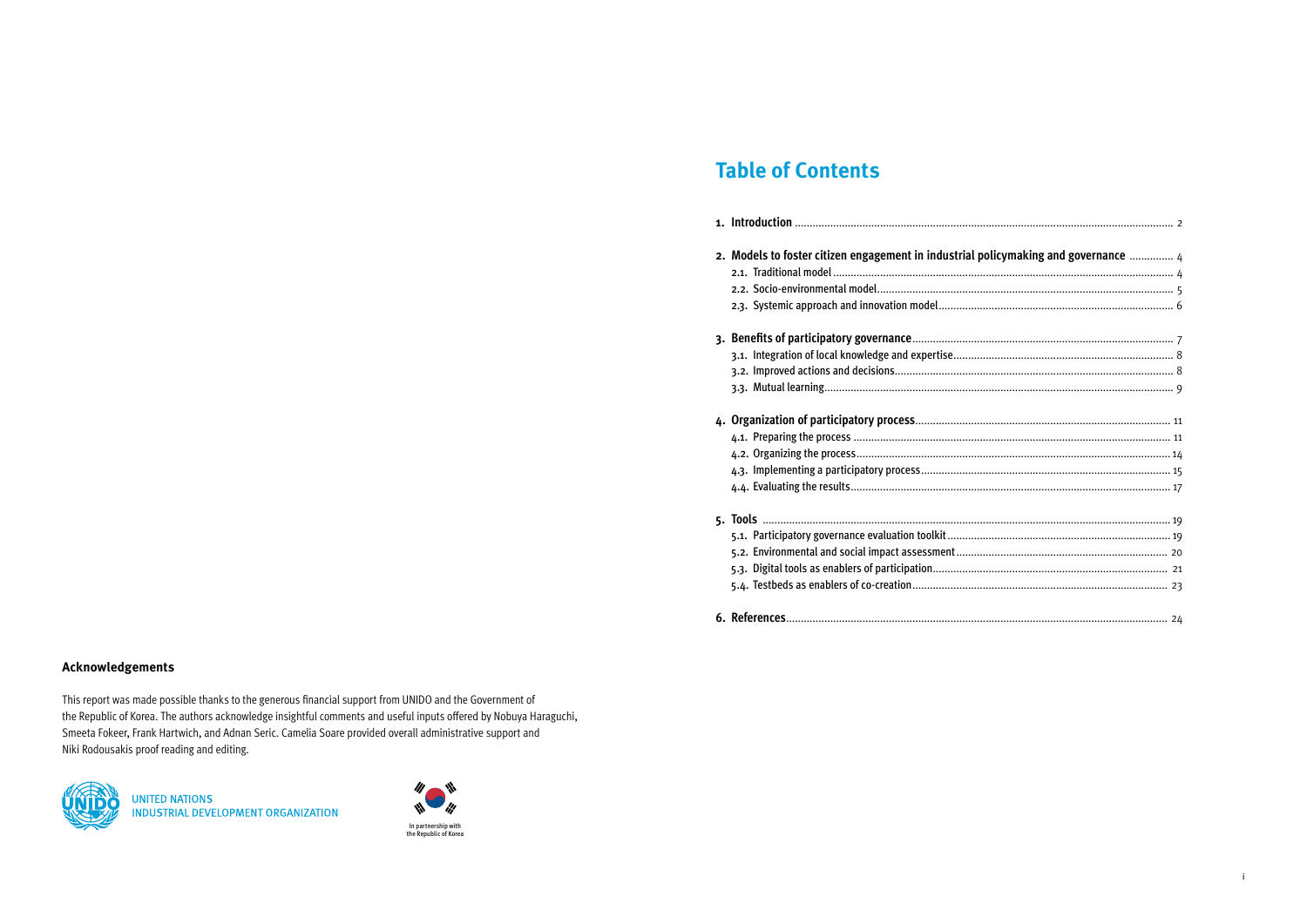Participatory policy making processes or participatory governance have become increasingly popular as a guiding principle for designing national strategies and policies, including those intended to promote industrial development. Milberg et al. (2014), for example, assert that achieving industrial upgrading within global value chains (GVCs) in ways that translate into sustainable domestic social gains—which the authors refer to as 'joint economic and social upgrading'—requires "multi-stakeholder initiatives and linkages between commercial firms, workers and small-scale producers" (Milberg et al., p.172); hence, it is possible to balance gains across employment and wage growth, on the one hand, and improved labour and environmental standards, on the other hand. Santiago (2018) finds that multi-stakeholder participatory processes represent a basic tenet of strategy setting and policy responses to the Fourth Industrial Revolution in middle-income countries. Such multi-stakeholder approaches reflect the multiple dimensions countries need to address, often simultaneously, to facilitate the adoption and adaptation of new technologies, organizational processes and production practices associated with this revolution. Accordingly, the Digital Transformation Monitor (2017) documents the trend towards creating large multi-stakeholder platforms to foster policies for digitalization of manufacturing in developed countries.

Policymakers seek to explore and identify transformative solutions through different participatory approaches, foster shared visions of strategic goals, identify tested policy tools for scaling up, inform the design of policy incentives or uncover capability gaps that would justify dedicated policy interventions. Enhanced policy coordination mechanisms at different levels are necessary if commitment from multiple stakeholders is to materialize during policy implementation. Participatory governance is advocated to inform novel rationales and identify alternative models for policy action when addressing development challenges (Aiginger and Rodrik, 2020; Ferrannini et al., 2021), including resil-

ience against emerging disasters, which may have major implications on long-term industrialization and sustainability (UNIDO, 2021; Begovic et al., 2021). A multi-stakeholder approach is also key for transformative innovation to move society in the right direction to secure long-term benefits (Schot and Steinmueller, 2018).

While the adoption of multi-stakeholder participatory processes fosters interaction, dialogue and compromise building between academia, government, the private sector and other organizations that contribute to policy design, the processes can be mired in trade-offs associated with the organization and governance of such complex processes. For example, the actors involved need to ensure that decisions are binding and aligned with agreed roadmaps for policy implementation, with defined roles and responsibilities for all actors involved.

While collaborative approaches to policymaking can facilitate the convergence of industrial and other types of policies, successful collaboration is not necessarily guaranteed. The organizations involved differ in terms of institutional structures and practices, historical contexts, priorities, etc. For instance, the World Bank (2011) finds mixed results based on a review of over 20 years of private-public processes in the Mediterranean region, which is indicative of the complexity of this type of dialogues. The review concludes that success depends on the ensuing direction of the policy action, i.e. on where it leads in terms of industrial growth, for example. Participation in public-private dialogues may not suffice to guide decision-making, as the actions of participants might be influenced by those of other actors in the markets. Interest-driven decisions and lobbying by certain societal groups should be factored in in decision-making processes.

But what does 'participatory process' mean in practice? What are the benefits of participatory governance? How can such processes be organized? While structured social dialogue around industrial policymaking can address institutional dysfunctionalities, the risks of derailing policymaking given the diversity and heterogeneity of the actors involved are just as great. Participatory processes can be meaningless and counterproductive, if conducted in an unstructured way. Without proper organization and mechanisms to take account of feedback may lead to "stakeholders' fatigue", when participants feel that their contribution does not change anything, that their voices are not being heard, or that their opinions and contributions serve other vested purposes. Similarly, the participatory process should draw on a wide variety of qualitative and quantitative data, which requires substantive computational efforts for their evaluation.

Thus, the conditions under which dialogue can be implemented and the circumstances under which successful participatory policymaking processes can be carried out must be clearly defined. It is moreover necessary to secure participation in the decision-making process, which leads to industrial policies that have greater social acceptance. Such policies hinge on the necessary legitimacy, buy-in and support for their implementation and trust in their outcomes.

This technical report aims to identify the conditions for effective multi-stakeholder participatory processes whereby all relevant actors are empowered to contribute to industrial policymaking to achieve optimal outcomes.

More specifically, this technical report:

- ▸ Discusses different approaches to organizing participatory policymaking processes, indicating the pros and cons that are associated with each approach;
- Identifies the types of institutional frameworks and the capabilities for policymaking, design and implementation required for such strategies to be effective;
- ▸ Illustrates how the selected approaches to participatory policymaking work, based on real case examples, including from developing countries;
- ▸ Provides recommendations on how to develop a policy tool to assist those interested in designing and implementing a participatory policymaking process.

The technical report discusses the application of multi-stakeholder participatory approaches to demonstrate how intensive or extensive such an exercise can be in practice, and documents some basic elements for organizing a participatory policymaking exercise, as well as some common pitfalls. Emphasis is placed on introducing key concepts and their practical application in distinct policy contexts. The potentials of participatory processes as well as the risks are explained.

The goal is to standardize knowledge and to facilitate systematic comparisons of cases and practises to support reproducibility and hypotheses testing, which allows for learning between approaches to occur. We propose a road map with recommendations drawn from the literature on how to successfully set up participatory processes, what factors to pay attention to and how to address conflict.

This technical report is structured as follows. Section 2 provides a brief theoretical overview of existing models of participatory governance or multi-stakeholder participation in policy processes. The discussion of the various possible approaches, including some that have recently emerged in the context of innovation policy, is non-exhaustive. Section 3 introduces some benefits that generally arise from participatory governance, including but not limited to learning and 'cross-fertilization' among participants in those processes. The discussion includes frequent caveats and possible ways to address these. Section  $4$  recommends four steps to be followed as part of the organization of participatory processes. Finally, Section 5 introduces some useful tools to facilitate the implementation of participatory policy making processes.

### <span id="page-3-0"></span>**1. Introduction**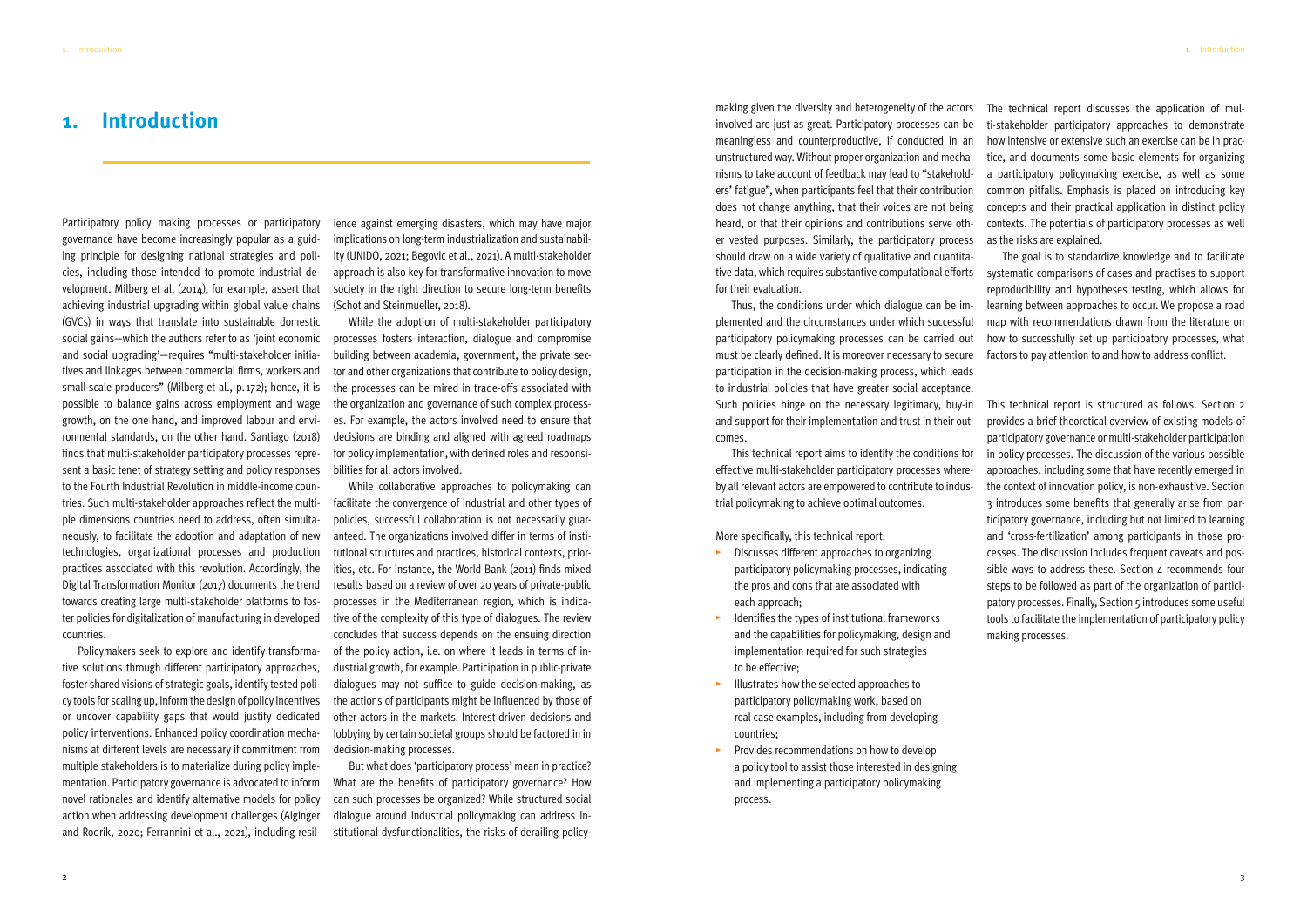The terms 'participatory process', 'co-creation' and 'co-production', which are frequently used interchangeably (Vargo and Lusch, 2004), are crucial for involving citizens in policymaking (Gebauer et al., 2010). The participation of citizens in policy development and decision-making is not a new concept. From Arnstein's (1969) ladder of participation to Xavier et al.'s (2017) methodology of engagement, these works outline the hierarchy of various layers of engagement options of local community residents. Manzini's (2015) map of participation entails a dual axis of collaborative and active involvement, which allows for the planning of participatory efforts. Manzini contributes to the existing methodology of participatory processes by focusing on the quality of interactions and the strength of social relationships formed as a result of participatory activities.

Several studies describe various phases of co-production with citizens and develop recommendations for active

citizen involvement in the planning and implementation of industrial projects (Brandsen and Pestoff, 2006; Verschuere et al., 2012). Many science and policy discussions focus on the use and organization of co-creation and participatory procedures. Some studies also address the many innate difficulties in defining the basic notions of democracy and the participatory processes that are part of it (Dahlberg, 2011). Finally, several studies include overviews of various ways to evaluate the impacts of participatory processes (Komendantova et al., 2018) and of various definitions, philosophies and methodologies for organizing participatory processes (Al-Jamal and Abu-Shanab, 2016).

The following section revisits various models of industrial policymaking and governance, including traditional, socio-environmental and systemic approaches and innovation models.

#### **2.1. Traditional model**

The traditional model was characteristic of the period during which the backbone of the existing industrial infrastructure in Europe and other countries was being constructed. At the time, this infrastructure was perceived as a driver of socio-economic development, and decisions were taken in a top-down manner—mainly at the national governance level—and were implemented at the local governance level. Citizens generally did not question decisions to build this infrastructure, because the assumption was that experts were the only legitimate actors who could produce and transfer knowledge. The relevance of this model has come under scrutiny in recent decades, especially when decisions had to be taken under conditions of uncertainty.

The traditional model is connected to top-down, mission-oriented policymaking to build capacity and guide in-

dustrialization. Mazzucato (2015) describes the pioneering role of the state in this process, guiding industrial firms' investment efforts and business orientation towards high technology. The state helps address the risks and contain the costs associated with high technology; such investments are deemed uncertain, risky and costly. Under this model, the state makes decisions on the design and implementation of policies. This traditional model has existed for quite some time, yet new elements of bottom up and participatory governance have emerged, calling into question the pertinence of top-down approaches as the most suitable ones to inform policymaking.

Today, people's attitude towards industrial projects is changing compared to the widely accepted model 60 to 70 years ago. This change is especially visible in Europe, where

## <span id="page-4-0"></span>**2. Models to foster citizen engagement in industrial policymaking and governance**

people are emphasizing their right to participate in decision-making processes that impact their community, and about the need to implement industrial projects with the lowest possible impacts on the environment and on human health. The focus of the discussion is also changing, from contributions of industrial projects to national economic growth to contributions at the local level and the distribution of the risks, costs and benefits of these projects between the local and national level. of residents towards a project being planned or upgraded in their communities. Accordingly, the residents of these communities generally acknowledge the need for this new industrial project but are hesitant about accepting the development of new projects in their communities (Schweizer-Ries, 2010). NIMBY is also commonly considered a "social divide" between strong support for industrial policy goals, and opposition to the deployment of industrial capacities in local communities (Bell and Khoury, 2016).

level of citizen awareness about their right to participate in decisions that have an impact on their lives in line with the Universal Declaration of Human Rights (Zillman, 2002), but also due to several industrial accidents that have occurred during the last century and various awareness raising activities about the need to protect the environment. These changes call for participatory processes to engage local community members, which goes beyond static notions of social acceptance. Such engagement is helpful in preventing public protests and is also a valuable input for project planning and implementation. in previous years within the scope of the so-called "notin-my-backyard" (NIMBY) discourse. The NIMBY discourse had a significant impact on how industry, legislators and the media perceived public participation and inputs from communities that host industrial infrastructure. The term "public acceptance" was coined to describe the attitude

This change in perspective has been driven by a growing The notion of "public acceptance" was frequently used Many social scientists claim that the NIMBY rhetoric is a misleading, inappropriate and derogatory way of interpreting complaints. The so-called "decide-announce-defend" (DAD) approach, which industrial policy solutions were previously based on, involves collaboration between scientists and government authorities, with follow-ups and the dissemination of results of decision-making processes to the public. In this model, the absence of mechanisms to voice one's own opinions and concerns leads to public outrage, a phenomenon known as "procedural justice" (Bell and Khoury, 2016). As regards industrial projects, the DAD approach was found to be a frequent cause of societal tensions, project delays and even project cancellations (Wolsink, 2010). By contrast, a review of successful experiences of deployment of industrial infrastructure shows that including the perspectives of laypeople and public values helped improve the legitimacy of decisions on the deployment of such projects and increased trust among local communities in decision-making outcomes (Renn, 2008).

#### **2.2. Socio-environmental model**

This model was developed in the 1970s when multiple stakeholders with diverse, and often even conflicting views were invited to the table to co-design solutions for the management of natural resources, such as marine management (Newton and Elliott, 2016) or natural resources, livelihoods and agriculture (Bruggen et al., 2019). The benefit of this model is that it promotes compromise solutions among parties with diverging and conflicting views. associated with tolerance of something that simply cannot be changed or is unavoidable (Batel et al., 2013). This perception applies a top-down normative perspective (Rau et al., 2012) and has frequently been criticized as it indicates a passive attitude towards something a stakeholder cannot change as opposed to a desire to utilize or pay for innovation, which implies a more active attitude of the stakeholder. As regards social or public acceptance, Wüstenhagen

Various discourses on industrial policy perceive public participation and co-creation as a means to achieve public and societal approval. When the acceptance of residents is required to legitimize a project or to build infrastructure without public protest, the term "acceptance" is frequently et al. (2007) define "acceptance" as a multi-dimensional concept that encompasses attitudes towards technological and infrastructural advancements. There is a distinction between social acceptability and public acceptance; public acceptance applies to laypeople while social acceptability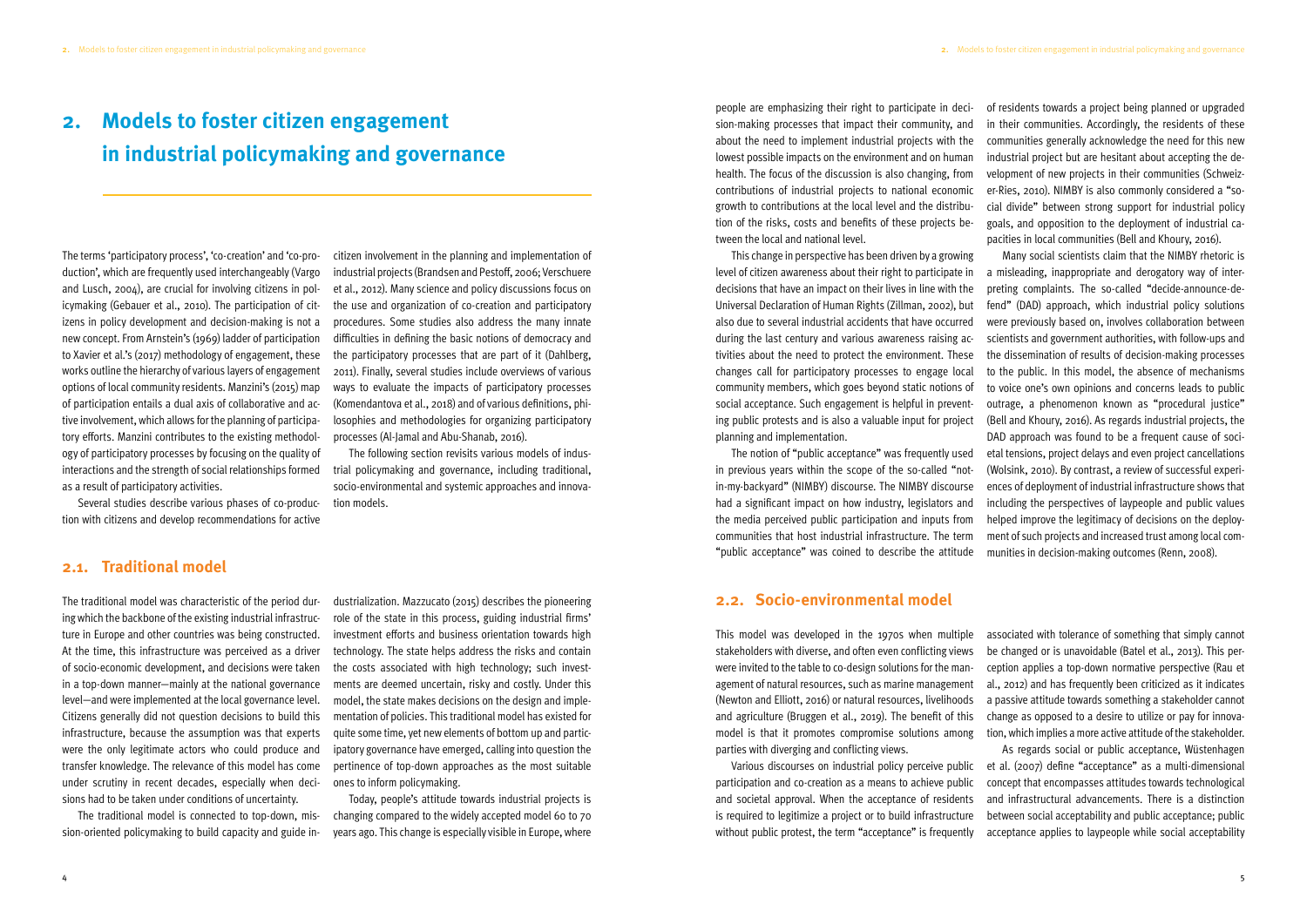<span id="page-5-0"></span>applies to organized groupings of stakeholders. A group of organized stakeholders with strong knowledge and sectoral competence capable of participating in the decision-making process is referred to as 'social acceptability'. 'Public acceptability', which has received far less research attention than 'social acceptability', relates to residents and laypeople who are either directly or indirectly affected by infrastructure developments. Only recently has research turned its focus on public acceptability, highlighting the importance of studying communities' and individuals' responses to certain projects (Batel et al., 2013).

Another reason why industrial policy should move beyond the notion of social acceptance and pursue participatory approaches is to take stock of societal attitudes, including support, resistance or opposition to various industrial projects (Batel et al., 2013). Understanding societal attitudes towards industrial policy more generally, towards organizations and companies that implement the projects as well as towards the industrial projects themselves can guide the implementation of the projects, ensuring a lower impact on the environment and human health, with greater benefits for both the communities and for the implementing companies while avoiding damages and preventing long-lasting protests and opposition (Komendantova et al., 2015). Such an understanding should rise above the need to provide stronger arguments in favour of the given project or for the use of different means of communication to increase its acceptance (Smith and McDonough, 2001). In fact, successful implementation of industrial projects requires efforts to co-create strategies for their implementation while ensuring that those projects result in opportunities for local communities to live in a better place.

A lot of research has been conducted on public acceptability in relation to public resistance and how to overcome it. By contrast, attitudes towards infrastructure have received less attention (Cohen et al., 2014). Factors such as trust in the government or in the company implementing the project, the perceived need for the industrial project as well as its perceived and expected impacts strongly influence the opinions of local community residents towards various industrial projects. Because the lack of trust can lead to severe opposition to industrial projects, a participatory process might help increase the level of trust.

There is evidence that local community residents might oppose industrial projects because they disagree with the industrial company's policy or because of how the project was planned and the decision-making process was conducted, rather than because they oppose the industrial project itself (Ek, 2005). Residents' scepticism may also be viewed as a form of 'place-protection', resulting from a reaction to developments that threaten existing emotional ties and place-related identification processes (Devine-Wright, 2009). Local community residents are frequently concerned about the need for such industrial projects. They have reservations about the need for large-scale industrial infrastructure or investments (Wüstenhagen et al., 2007), or may scrutinize the purpose of the industrial project and question whether alternatives for this infrastructure exist.

#### **2.3. Systemic approach and innovation model**

This model has only emerged recently and covers horizontal industrial policy measures to stimulate innovation, new approaches to innovation and demand-driven innovation policies. It relates to innovations such as the green economy or digitalization. The model envisages active involvement of stakeholders and citizens in co-creating policy solutions and innovations. Examples include various forms of engagement in green economy or digitalization, such as energy groups participating in policy forums, citizen steering committees, various elements of innovation networks involving start-ups, accelerators, networks of knowledge dissemination, innovation incubators and laboratories, etc.

We describe co-creation here as an evolving concept within participatory design, with terms such as 'co-design' and 'co-production' frequently used to define it. Co-creation is a more precisely defined term and refers to the active participation of end-users in various phases of the manufacturing process (Prahalad and Ramaswamy, 2000; Vargo and Lusch, 2004). Co-creation is characterized by typical push and pull factors and implies that many parties collaborate to 'create' something rather than only one party producing something for the other to use (push approach) or only one party expressing a clear requirement or need to the other (pull approach). To reach a mutually agreed

solution, parties must be equal partners with comparable resources and speak the same language. This means that once innovation goals and any related concerns are defined at various governance and corporate levels, the research results must be translated into ideas that can be understood by those who can contribute to the solution by solving the identified problem(s), such as the private sector, creative communities and end-users.

achieve a thriving, competitive co-creation process with significant economic effects, governments, public administrations and research institutions must utilize entrepreneurial methods. The systemic approach and innovation model are a novel method for performing market research in both the private and public sectors. A major roadblock to open collaborative innovation is persuading researchers and government officials to speak the same language, to approach challenges from similar perspectives, and use comparable tools and resources. (2015) distinguish between three types of approaches to co-creation in social and industrial innovation, in which citizens are co-implementers, co-designers and co-initiators.

Citizen participation in the (co)-initiation or co-design stage is referred to as co-creation. Co-production, on the other hand, is defined as people's participation in the (co-)implementation of public services (Voorberg et al., 2015). Most research in this area according to Voorberg et al. (2015), focuses on citizens as co-implementers, with only few studies perceiving people as co-designers of innovation.

In short, to overcome the push-pull dichotomy and Framed in terms of citizen involvement, Voorberg et al. Many philosophers, scholars, and government officials are exploring the co-creation of values in industrial policy. However, they face the challenge of tangibly defining such a hazy, subjective and abstract term as 'value' (Bianchi and Labory, 2011). A range of perspectives exists around the notion of value as well as around the mechanism to capture and measure it (Warwick, 2013). The emerging reality evolves around interactions between the government, industrial firms and local community residents, which represent the foundation of co-creation. As a new frame of reference for value creation, Prahalad and Ramaswamy (2004) suggest that value can be co-produced. Value can also be co-created based on co-creation experiences. Furthermore, individual experience is a crucial input to the co-creation process of social or industrial innovation, which includes the value-creation process.

## **3. Benefits of participatory governance**

Participatory governance offers the possibility to deal with complex and contested policy issues, such as industrial development projects that involve several stakeholders and organizations, without the possibility of identifying a single decision maker or a defined group of stakeholders, but rather a diverse set of people with different perspectives, abilities and mandates (Komendantova et al., 2018). Hence, participatory processes can facilitate the negotiation of compromise solutions involving a large variety of stakeholders with heterogeneous, difficult to reconcile views, interests, visions, plans, policy targets, etc. Many stakeholders can be included through complex interactive processes, enabling policymakers to address a number of intractable challenges (Birkland, 2011). The industrial policy domain covers several stakeholders such as decision-makers, analysts, support employees, policy researchers and professionals from various academia, civil society, private and policy organizations. These stakeholders are also active at various levels of governance, from local to regional, national, continental and global levels. According to Poppe et al. (2018), participatory processes have several advantages over non-participatory ones, such as integration of local knowledge and expertise, improved measures, decisions and mutual learning, which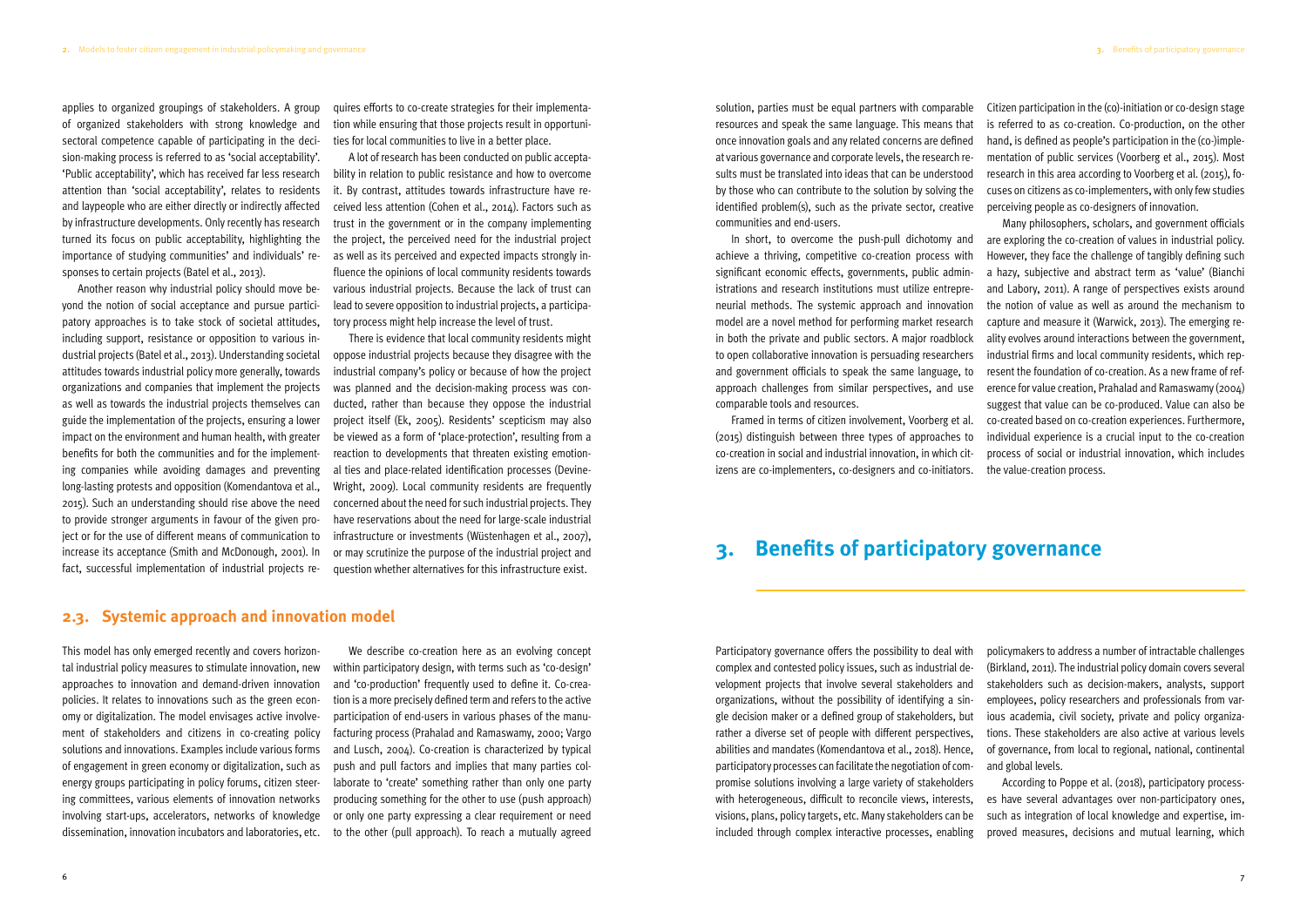The BestGrid approach provided an opportunity to involve a select group of targeted stakeholders in various pilot projects on the deployment of electricity transmission grids. The funds to enable national and local NGOs, such as Germanwatch and BirdLife, to be directly involved in designing the TSOs' activities on

engagement and the environment were also provided. This gave the NGOs an opportunity to provide inputs on action plans and to provide guidance on how to address environmental protection and engagement concerns. The BestGrid approach goes beyond the level of tokenism, as it allows for a stronger and systematic collaboration

between TSOs and NGOs. This can be considered an innovative approach because the two groups are involved in the same project, their collaboration is voluntary, is based on the recognition of common interests and respect for each other's priorities, and guided by an independent organization (Komendantova et al., 2015).

ing, extending and upgrading electricity grids in Europe is currently extremely slow, and stakeholders are questioning the need for infrastructure projects as well as the underlying assumptions determining this need. Failing to reach an agreement with local stakeholders on the deployment and sites of projects can cause lengthy and costly delays of the planning process and may even jeopardize the project altogether. Through the BestGrid process, the measures and decisions on the deployment of electricity transmission grids could be improved (Box 1). cussed. Emerging technologies and changing attitudes towards energy generation, transmission and distribution create various options that facilitate participation in energy transition. The emergence of distributed energy systems, which might lead to polycentricity in the governance of such a transition, also creates a need to reframe the discourse from social acceptance of certain technologies towards engagement, and from focusing on specific technologies to social innovation and new forms of governance.

tation of polycentric governance is currently being dis-

The introduction of polycentric governance schemes represents another opportunity for improved actions and policy decisions. It is a system that comprises multiple centres of decision-making and co-production at different levels. In the polycentric governance system, stakeholders discuss the common good rather than a private or public one. It provides opportunities for the co-production of industrial policy by various stakeholder groups. Energy policy is one of the areas where implemen-Climate and energy model regions are an example of polycentric governance. This approach is not aimed at providing information and educating the public; it aims to listen to people and to provide them with a variety of options and alternatives to make informed choices about services that affect their communities (Box 2). Targeted information campaigns about possibilities of participation can significantly facilitate participation, but there is also a need to understand the role of emerging information channels such as social media.

#### **3.3. Mutual learning**

Participatory processes seem useful for achieving sustainable and integrated industrial development when multiple actors are integrated into the policymaking process and can voice their opinions and recommend solutions on a platform with other stakeholders. In such contexts, participants are more likely to apply the understanding of the new system in the long term, beyond the temporal and planning targets of the initial participatory processes. Participation can facilitate system learning, thereby "implanting" a foundational understanding tailored to resolve similar long-term contested decision arenas. A second way of understanding the benefits is through citizen inclusion and the use of participatory processes for involving local expertise and knowledge into contested

<span id="page-6-0"></span>are expected to result in higher levels of policy implementation. We describe these benefits in more detail below. However, it must also be borne in mind that experimentation is a key tenet of any participatory process, since it is difficult to determine at the outset how stakeholders would behave, or even whether all necessary stakeholders are both in place and willing to engage in collaborative policymaking processes. We therefore also describe various tools to facilitate the process and the different phases of process organization.

### **3.1. Integration of local knowledge and expertise**

Participatory processes allow for integration of scientific expert knowledge, with practical knowledge existing in local communities. Industrial infrastructure projects can be beneficial for local communities, but they also create challenges including land use conflicts and protests if they violate land rights and erode culture and the livelihoods of the local and indigenous communities (Ross, 2008). The socio-environmental impacts of industrial infrastructure projects can be substantial for indigenous populations. Involvement of the local population and their knowledge during the planning, implementation and monitoring phases of natural resource management can reduce socio-environmental impacts (Kearney et al., 2007).

However, tokenism is one of the most frequent forms of participation when feedback does not necessarily affect decision-making. 'Tokenism' means that the knowledge of and feedback from local communities is collected through various forms of stakeholder dialogue or data collection, though there is no guarantee that their inputs will feed into the decision-making process. The aim of tokenism is to inform decision-making processes but may sometimes also only be used to give an impression of an inclusive process, for example, when various minority groups are included in a decision-making process to give the impression of diversity, social inclusiveness and engagement (Oxford English Dictionary). Some academics take their criticism of token-

ism even further and describe it as a means to prevent an outcry (e.g. by including a minority group representative) and to make it appear that all groups are being treated equally (Jackson and Braboy, 1995).

Tokenism can lead to "stakeholder fatigue" when people stop believing in the benefits of participation. The practice of assessing the social impacts that can be derived from industrial projects is insufficiently addressed in several countries. It is crucial to assess the social impacts of industrial infrastructure projects in more detail and to pay more attention to cumulative impacts, which can be influenced by the size, scale and temporality of a project.

In many countries, the legal system to determine "major" impacts is quite loose and the roles and responsibilities of different stakeholders for socio-environmental impacts are not entirely clear. Frameworks for monitoring impacts need to be further developed, with unrestricted data available to anyone. Frameworks for equal and fair compensation schemes for local communities for the projects' costs and risks should also be further developed. New guiding mechanisms are also required for long-term sustainable environmental development and the protection of culturally valuable socio-ecological systems because the current mechanisms cannot adequately capture these. Thus, various participatory procedures, such as socio-environmental impact assessments, need to be improved and standardized.

#### **3.2. Improved actions and decisions**

Through a participatory process, decision-makers, planners or community members can gain a better understanding of a system that is built on practical experience, which can therefore be readily translated into improved actions and decisions. Ideally, participation can improve societal learning of all stakeholders involved.

One example is the BestGrid approach which brought together transmission system operators (TSOs) and non-governmental organizations (NGOs) to discuss and understand the nature of stakeholders' concerns about the deployment of electricity transmission grids in Germany, Belgium and the United Kingdom. The process of construct-

#### Box 1: BestGrid approach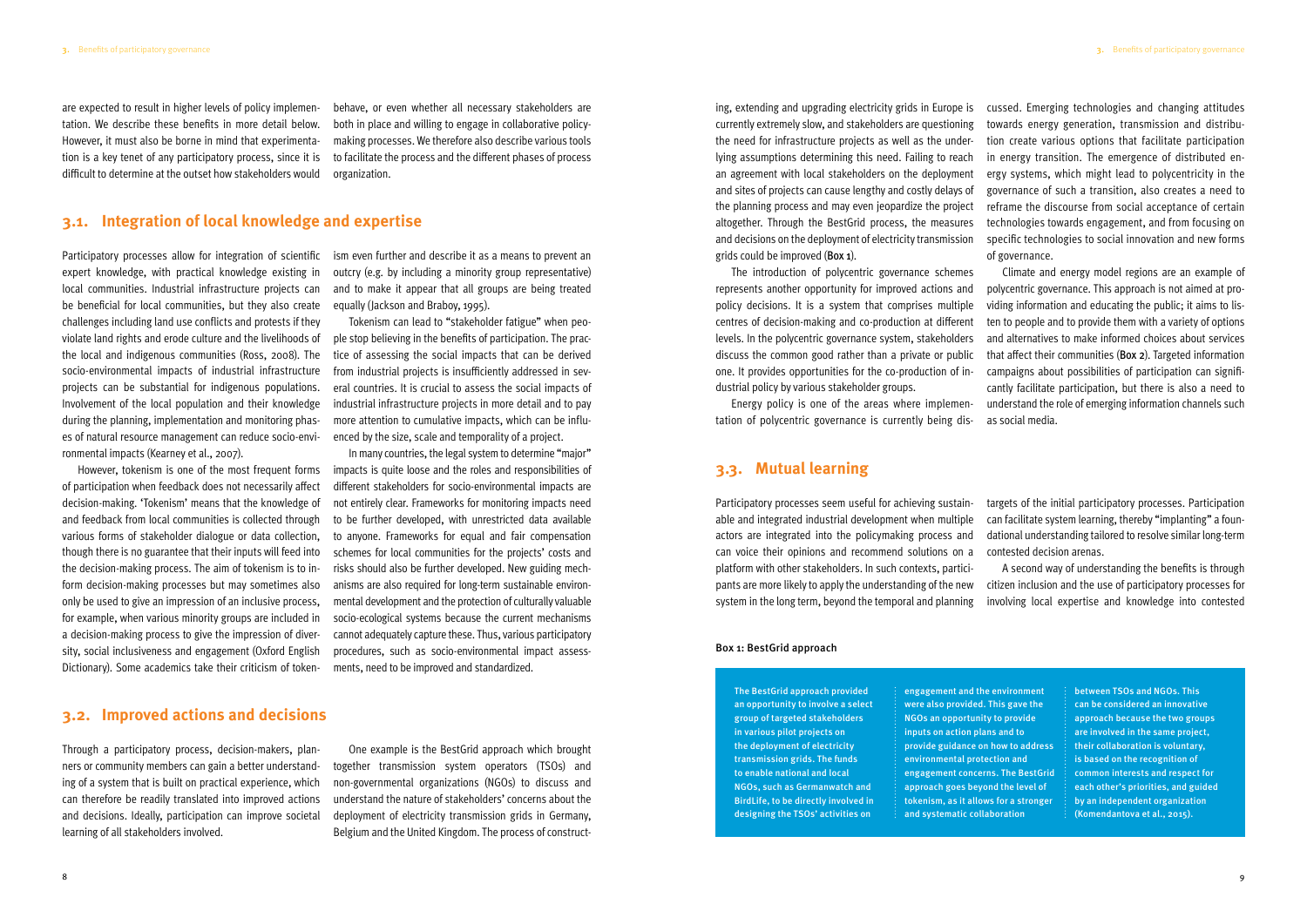<span id="page-7-0"></span>processes. One example is industrial policy planning or industrial infrastructure siting for conflict-free implementation of projects and for increasing the quality of life in hosting communities. Increasingly, collaborative industrial planning procedures delegate responsibility for the implementation of projects or for certain parts of decision-making processes to non-governmental stakeholders, such as the private sector, academia and civil society. In this case,

The energy strategy process in Jordan is an example of how participatory governance and dialogue contributed to a better understanding among various stakeholder groups  $(Box 3)$ .

a participatory process can help identify compromise solutions between the various stakeholders involved but also increase the legitimacy, transparency and acceptability of the outcomes of the decision-making process.

#### Box 2: Improved decisions and measures in climate and energy model regions

Climate and energy model regions in Austria are committed to including a high degree of renewable energies (up to 100%) in their energy mix and set ambitious goals to achieve this. Some of these regions already had a system in place that allowed citizens to participate in decisions concerning the energy transition in their region. The research findings indicate an increase in the level of awareness about energy transitions and a willingness to pay up to 10% more for electricity from renewable energy sources when people have the option to

get involved in decisions on this issue (Komendantova et al., 2020). Interestingly, having the option to participate did not increase the number of people who participated in decision-making processes on the energy transition, but having that option increased the level of trust towards policymakers who implement energy transition. Most people who want to participate in decision-making processes also want to participate in the process of selecting the technology or the site for the renewable energy project, while participating in the financing

of projects is the least desirable objective. People who indicated that they were not interested in participating in decision-making processes stated that they did not have adequate information or time. The number of people who did not want to participate because they deemed that participation was not important was minimal. Overall, the research results confirm the willingness of people to participate in decision-making processes, but conditions for participation need to be created (Komendantova et al., 2020).

#### Box 3: Participatory governance to improve mutual learning and understanding

The Jordanian government is currently considering several electricity generation technologies to meet the growing demand for electricity and to diversify energy imports with locally available resources. The existing technological alternatives include the scaling up of renewable energy sources, such as solar and wind, deployment of nuclear energy and the exploration of shale oil. The views, perceptions and opinions about these technologies, however, vary significantly among the different social groups inside and

outside the country. There are also considerable differences in the perceptions of benefits, risks and costs of each electricity generation technology. The participatory dialogue conducted on the site of development of the energy strategy enable the involvement of various stakeholder groups, including local communities, youth, financing and project implementation stakeholders, policymakers at various levels of governance, academia and many others. Their involvement was facilitated through various methods of decision-making experiments and focus group discussions conducted within the scope of the multi-criteria decision analysis framework. In the workshops, which representatives from all stakeholder groups participated in, their conflicting opinions were evident, especially for criteria such as safety, electricity system costs and pressure on local water resources. The workshops contributed to mutual learning and understanding of each position (Komendantova et al., 2018).

There are several ways to design and manage a participatory process, but no clear principles exist to help stakeholders choose the most successful approach. Traditionally, experts and scientists were considered to be best positioned to make choices about development challenges (Perhac, 1996). Some scholars suggest that stakeholder involvement in complex decisions may be limited in terms of capacity and knowledge; for example, stakeholders' ability to understand the concepts of "uncertainty" and "variability" may be limited, hence scientists should take the lead in the decision-making process (Rowe and Frewer, 2000). The need to include a broader range of stakeholders is becoming more widely acknowledged, as expert knowledge might be limited or openly biased (KICS, 2011), especially when compared to local knowledge on the ground. Furthermore, experts munities. Opportunities for mutual learning are provided during all stages of the participatory process but especially during those where interaction among stakeholders serves to inform decision-making experiments, such as ranking of criteria and the development of compromise solutions (Komendantova et al., 2018) or decision-making experiments included in various games (Komendantova et al., 2021), focus groups discussions and other elements of stakeholder dialogue. A socio-environmental, systemic approach and innovation models can facilitate the organization of participatory processes. As discussed in Section 6, digital tools can be applied throughout the entire process to facilitate stakeholder engagement and thus turn into an element of engagement themselves. If properly designed, participatory processes offer the potential to identify and develop compromise solutions for

sometimes disagree amongst each other (Jasanoff, 1997), and local knowledge may be crucial in resolving conflicts. Based on the above, this section describes four basic steps to follow as part of the organization of a participatory process. These steps can be designed and implemented to increase the chances of capturing all potential benefits that can be linked to participatory processes and stakeholder engagement. The proposed steps primarily follow from socio-environmental and systems thinking, and from the innovation participatory models reviewed in Section 2. All of these steps allow for the integration of knowledge and expertise of various stakeholders, including local comconflicting opinions about various policy targets, sectors or stakeholders' positions. Moreover, the implementation of various steps of the participatory process can lead to improved decisions and measures. The participatory process could also become an element of an enhanced decision-making process and improve the implementation of decision-making outcomes. In addition, participatory processes can help identify truly innovative solutions by transforming a given situation. This can bring benefits for all stakeholders over the long term. Figure 1 illustrates the four steps of the participatory process.

#### **4.1. Preparing the process**

The first step in the co-creation procedure is to develop a detailed mapping of stakeholders who are of relevance for industrial policymaking. Stakeholder mapping is a tool used in research on participatory governance, which allows identification of the most relevant stakeholders to be invited for participatory processes. But it is also the most essential element for initiating the engagement process as such. Depending on the method(s) used to conduct the mapping, the latter can also be the engagement element, for example, when consultation with an initial set of stakeholders leads to the identification of additional relevant stakeholders in what can be characterized as a snowballing process. The term "stakeholder" and the notion of "having a stake" were originally used to designate investors who had

## **4. Organization of participatory process**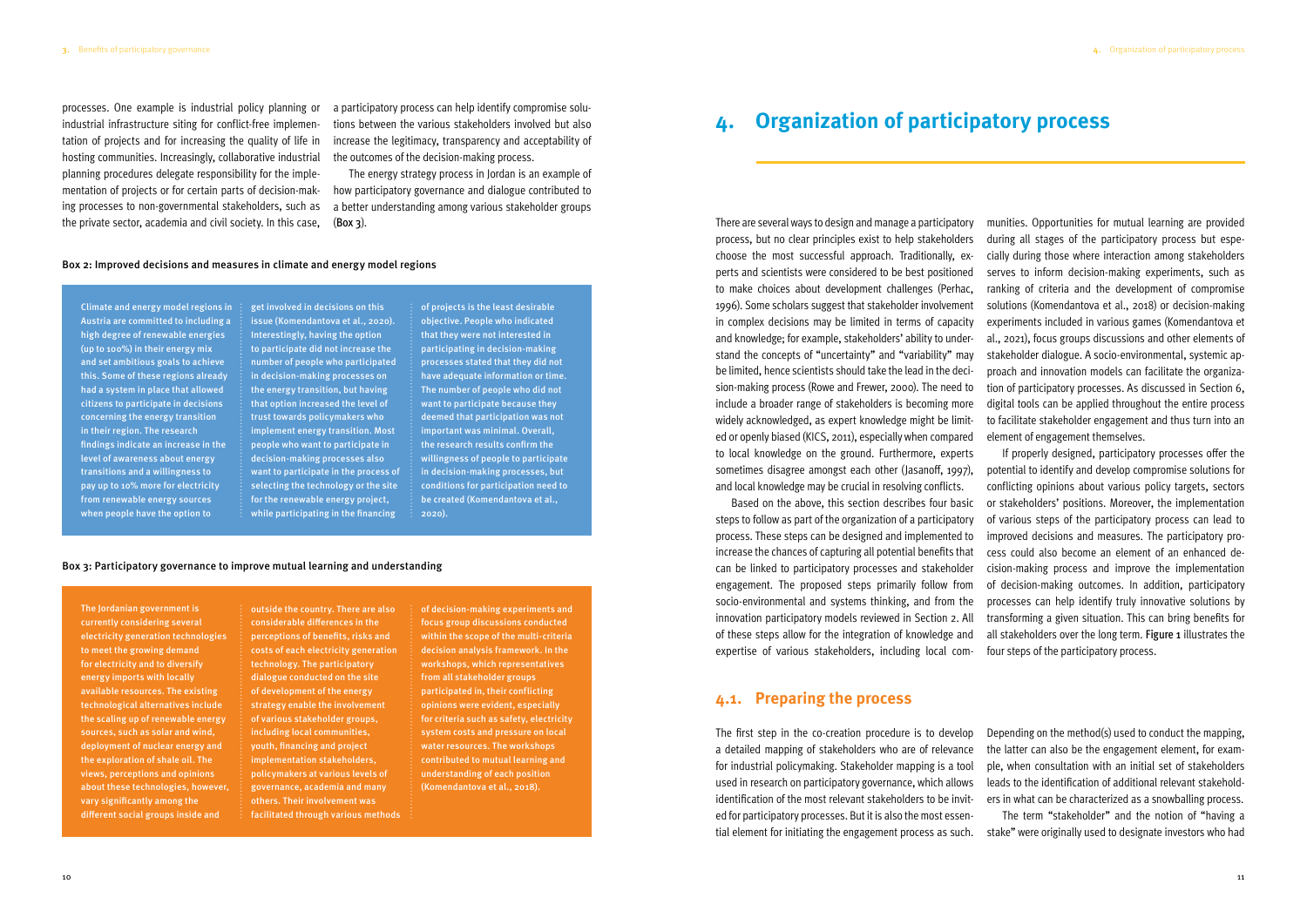a financial stake in a company. In the context of a private firm, stakeholders are those whose support the firm would not be able to survive without. The term has evolved over time to encompass individuals involved in or who are impacted by the firm's course of action, and who therefore have several 'stakes' – personal, emotional or in the form of shared resources. Stakeholders are often defined as all individuals or groups who can influence or who are affected by an organization's activities, objectives or policies. This concept acknowledges a person's subjective viewpoint on a given issue. Stakeholders are self-selecting in certain ways: individuals who consider themselves to be stakeholders are also stakeholders.

can include persons or various groups of persons with the power to respond, negotiate and alter the strategic future. This, however, is a restrictive definition because it only includes those who have power to influence but not those who are affected or do not have the power to respond and to negotiate (Bryson, 2004). Stakeholder mapping based on a broader identification can therefore include groups or individuals who can influence and who are affected by the implementation of the planned activity, project or infrastructure (Freeman et al., 2018). stakeholders from various scientific disciplines, policy ar-

Given the complexity of the process of determining which stakeholders to include in the design of a participatory process and the conditions under which they are to participate is both a theoretical and a practical issue. Various stakeholders are entitled to different considerations since their influence is not equally strong. Stakeholders may be legally required or entitled to participate in specific cases. In other circumstances, a participatory process is necessary as a response to disputes and as a means for creating legitimacy, justice, fairness and equity. The criteria for stakeholder identification may different, e.g. by degree of influence or impact or how they will be affected. The mapping exercise can include various categories of stakeholders depending on project or activity, such as users or beneficiaries, various governance stakeholders such as steering groups, board members, etc., various influencers such as trade unions, media, YouTubers, etc., providers, suppliers or partners. As an illustration of the heterogeneity of potential stakeholders, Figure 2 presents the results of stakeholder mapping for the implementation of the climate and energy model process in the Austrian region Freistadt.

Stakeholders should be mapped according to issue, region, role in and scope of engagement and any other relevant factors. There are a number of useful holistic frameworks to identify and categorize different types of stakeholders as part of stakeholder mapping exercises. Stakeholders can be categorized by various groups such as policymakers, business, academia, civil society, financing, etc. These groups are identified in accordance with the given project, product or activity to be implemented. According to Eden and Ackermann (1998), such mapping Some of the stakeholders can be invited to represent the core stakeholder group, which will in turn consist of community members and expert advisors. Others will be part of the enabling environment, allies and umbrella movements, with a separate category for media. Finally, stakeholders can be mapped from the market segment, namely those that will assist with the uptake of social or industrial innovation. They will bring in representatives from technical groups as well as shareholders, potential buyers and customers.

eas, civil society and academia who can contribute during various phases of the innovation process and policy development, starting from the generation of innovative ideas, the identification of needs and priorities for action and the details of implementation. Thus, stakeholder mapping and its related participatory process can contribute to output legitimacy, namely how needs were identified and how the project's risks, benefits and costs were distributed, as well as procedural legitimacy, namely how different voices were included, which stakeholders participated and how their needs were expressed.



Stakeholder mapping can also identify experts and Compiling a list of stakeholders is not the ultimate goal however. Rather, a stakeholder analysis aims to provide a decision-making tool that is suitable in terms of the demands of individual managers and decision makers. Understanding the political and sociological variables that may affect a project, programme or organization allows for proper and successful selection and prioritization of management and communication strategies tailored to specific target audiences. Searching for individuals involved in similar activities may help reduce duplication and errors, while offering prospective collaborations and alliances when suitable.

## ▸ Background information: political, legal, social, cultural, technical and economic boundaries

- $\blacktriangleright$  Decision-making experiments
- 
- 
- $\blacktriangleright$  Identification of possible level of action: from tokenism to partnership and co-creation
- ▸ Various methods of analysis including multi-criteria decision analysis
- $\blacktriangleright$  Ensuring data protection guidelines



#### Figure 1: Four steps of the participatory process

#### Figure 2: Stakeholder mapping for CEM process in Freistadt

Source: Komendantova et al., 2018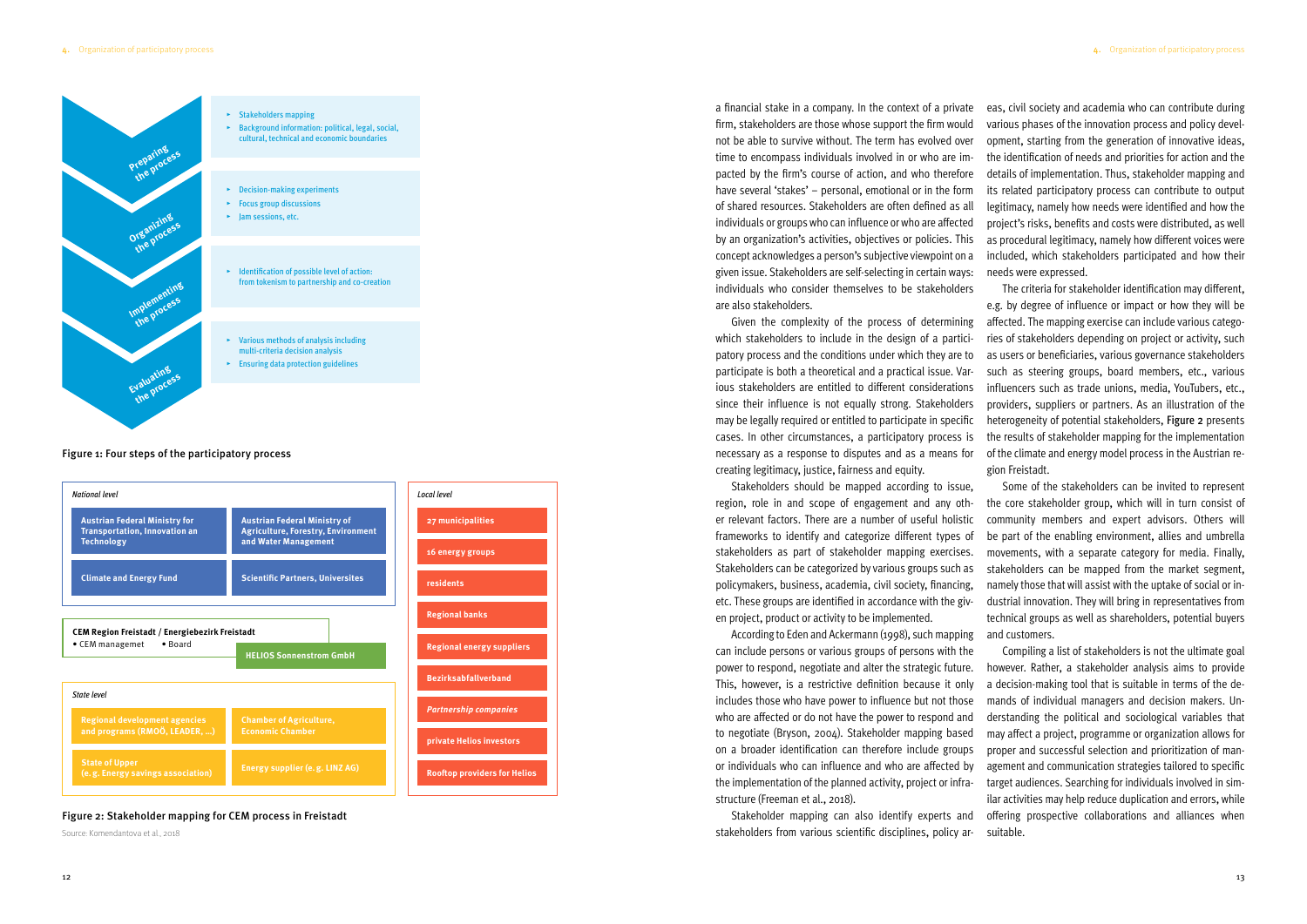the participatory process to ensure that no harm is caused or that no sensitive information is disclosed and that the data will be handled, stored and shared safely: Next, the format of participation should be determined. The format of participation can include: 1. Exchange of information, including personal discus-

- ▸ Participants must be informed of their right to withdraw, amend or remove their responses at any time during the participatory process.
- $\blacktriangleright$  All personal data should be anonymized as quickly as possible, with all identifying information disguised (that is, deleted) so that it can no longer be defined as personal. Personal information that is no longer needed should be removed as soon as feasible.
- ▸ If data cannot be rendered anonymous, it should be pseudonymized as far as feasible.
- ▸ Only members of the team leading the consultation should have access to sensitive personal data, which should be encrypted or password secured and housed in a dedicated secure cloud.
- ▸ Only secure channels shall be used to send, exchange or handle data.
- ▸ Personal data obtained in a tangible form (e. g. on paper) must be kept in a limited access location (e. g. a locked drawer) and shall be accessible to designated persons only. The physical copies of data should be deleted once the material has been digitized.
- ▸ Continuous monitoring should be provided to ensure that data is treated ethically in accordance with legal requirements and applicable data protection principles.
- sions for which participants receive all information and can provide feedback. This can include consultations at exhibitions and fairs, at breakfasts in public spaces, roadshows and festivals, excursions through the region with planned activities, feedback boxes, etc.;
- 2. Moderated discussions at thematic roundtables with the goal of bringing together stakeholders from various groups, such as citizen panels, ideas competitions, citizen councils, citizen and world cafes, dragon dreaming, placemat methods, dynamic facilitation, values exchange, charette, citizen forums, 21<sup>st</sup> century town meetings, forum theatres and mediation;
- 3. Qualitative surveys with open questions to collect knowledge on the ground as well as risk perceptions connected with the planned project and other scientific methods to collect information such as simulations, representative surveys and samplings, interviews, focus groups and speed dating, planning workshops, future laboratories, working groups, Community councils, etc.;
- $\Delta$ . Online consultations where people can provide feedback. These can take various formats such as consultations through social media, online diaries and blackboards, virtual 3D excursions, moderated online forums, online video information and interactive online maps, online idea platforms and open spaces, online and extranet dialogues, etc.

### **4.3. Implementing a participatory process**

There are different levels of interaction between citizens and stakeholders. These levels include non-participation, tokenism and citizen power (Figure 3). infrastructure development plan, mostly through public relations. Informing, consultation and placation are all part of the

The "non-participation" level at the bottom of the ladder combines two very different elements: manipulation and treatment. Manipulation refers to a situation where strong actors use less powerful and/or disadvantaged demographic groups to achieve their aims. Conversely, the treatment component is used to resolve an issue or educate the parties involved. This is a "Decide-Argument-Defend" methodology to gain public support for a planned second level of "tokenism". One of the stages required to legitimize the procedure is to inform. This level, however, only provides for a one-way flow of information, with no means for participants to provide comments. The public is not allowed to participate since there is no way for them to influence the decision-making process. Only choices that have already been taken are communicated to the public. Unlike in "Therapy", the goal here is to disclose information

<span id="page-9-0"></span>Stakeholder mapping helps identify the political and social boundaries of the follow-up participatory process. Stakeholder mapping can be conducted around the following categories:

#### *Political and legal boundaries:*

What is the political structure in the project region, i. e. how many levels of government are there and how do the different levels of government influence the topic at issue? What characteristics, motivations and conflicts describe the local political culture? What level of engagement and co-creation does the system allow for? Which laws and other rules and regulations apply to the topic at issue and which legal framework establishes public involvement rights and limits?

#### *Social and cultural boundaries:*

Which factors influence the local population's identity in terms of social and cultural boundaries? Are there large ethnic or tribal groupings, various languages or religious, social or cultural factions in the population? Is local culture self-contained or are other cities or nations used as role models and trendsetters?

#### *Technical boundaries:*

Does the technical infrastructure have any special characteristics, does access to or usage of technology need to be addressed in the project design? Are there any social media networks or prominent local online groups that are particularly popular in the relevant area?

#### *Economic boundaries:*

How is economic power distributed in the project region, and what is the structure of the local economy? Are there any large employers, dense industrial clusters, ports or special economic zones within or outside the project region?

While developing the stakeholder mapping exercise, the social and cultural background within which the project, activity or infrastructure will be implemented must also be understood. This background can influence stakeholders' behaviour. Understanding cultural background can help address certain problems by recognizing the many cultures among the diverse range of stakeholders. Through stakeholders mapping, the challenges of the co-creation process as well as its societal context can be better understood; its public context, such as the executive, legislative, judicial, educational and civil society context (rules and processes); as well as the existing routines of interaction between stakeholders.

### **4.2. Organizing the process**

Once the stakeholders have been identified, the organization of the participatory process can begin. The first step is to develop comprehensive and clear and coherent materials about the planned activity, infrastructure, or project. Information about the planned activity and nature of the participatory process can be provided through various channels such as flyers, information sent by post, press releases, banners, films, websites, newsletters, text messages and infoboxes.

Stakeholders can be approached using various contact channels and means of communication. Providing them with materials will facilitate their decision to either participate in the activity or not. Furthermore, the rules governing the participatory process should be developed at this stage

and communicated to potential participants. These rules may include, for example, anonymity of participants – the so-called Chatham house rules, or how their names and organizations will be acknowledged. They can also include rules in line with various existing guidelines on stakeholder participation such as General Data Protection Regulations and others.

All data collected from persons are subject to (explicit) informed consent and the permission of those who participate in the consultation. An information letter and a consent form should be included for potential participants.

In case the Chatham house rules are selected, the following rules should be considered and communicated to participants and to anyone involved in the organization of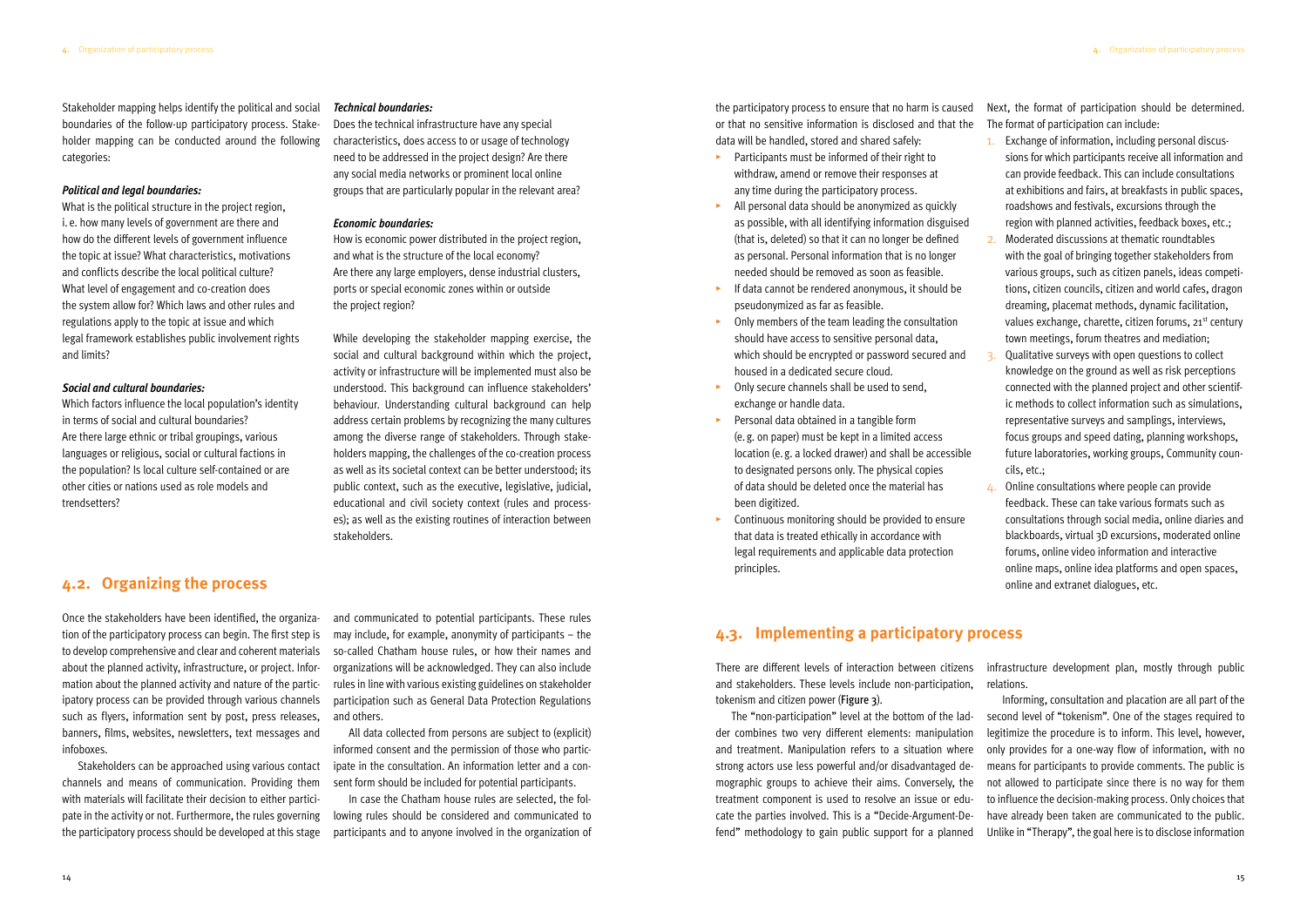At the same time, "Consultation" refers to the ability of members of the public to participate in decision-making processes. They are questioned about their concerns, which should be considered by the project developers. Each input should also get a response which explains how it influenced the final choice. A variety of mechanisms for gathering stakeholder concerns is provided in this phase, including data collection via surveys, community meetings and public inquiries.

are transparent.

and ensure that the project and decision-making processes back. Stakeholders are invited to engage in the process before any decisions are taken, and they are given several opportunities to influence the decision-making process at this stage.

The next level is "Placation", during which interaction primarily with representatives of stakeholder groups—is established, for example, through the creation of advisory positions. Project developers thereby maintain the ability to assess the credibility and viability of the inputs and feed-

Partnership, delegated power and citizen control are part of the third level, which focuses on citizen power. Citizens and power holders share planning and decision-making duties in partnerships, and power is redistributed via negotiation. Through joint committees, for example, the have-nots, impoverished or vulnerable persons can negotiate and engage in trade-offs with power holders. Citizen control takes place when citizens oversee the full planning, policymaking and project management process without the involvement of any external parties. At this level, citizens also have the majority in decision-making seats in committees or complete management control.

#### Figure 3: Ladder of participation

Source: Arnstein, 1969

Source: Rovenskaya, 2018

<span id="page-10-0"></span>

by the International Institute of Applied Systems Analysis (IIASA) is an example of a methodology for analysing the results of participatory processes (Figure  $\Delta$ ).

- ▸ Cooperation models are game-theoretical models for public goods and common pool management with real world complexities. They can include such factors of analysis as bounded rationality, social heterogeneity, cultural dispositions and institutional incentives. Examples of cooperation models and games include games developed within the scope of the BestGrid project which took account of the positions of various stakeholders and negotiations were held to arrive at compromise solutions for the deployment of electricity grids in terms of optimal location, environmental impact and visibility as well as socio-economic impacts from investments in electricity transmission and distribution grids.
- ▸ Decision support systems are problem structuring methods that include prioritization of criteria, connections of drivers and criteria elicitation, selection of background influences, formulation of strategic goals and selection of the most important drivers. Examples include various decision support models such as models calculating levelized costs of electricity under various parameters which allow for stakeholder involvement based on inputs in interactive formats. The changes in results allow for further discussion and negotiations on the input parameters.
- Participatory modelling can include multi-criteria optimization and prioritization as well as systems mapping, morphological analysis and participatory scenario planning. Examples include identification of short-, medium- and long-term priorities within the scope of the industrial development strategy of Kyrgyzstan where participatory modelling involved stakeholders from various ministries as well as from four regions in Kyrgyzstan, which allowed identification of priorities in terms of socio-economic development, environmental protection, regional development and others (UNIDO, 2018)
- **Step 1:** defining the selection and prioritization of criteria based on the implementation of a multi-criteria decision analysis. This step helps to elicit and prioritize multiple stakeholder preferences over competing goals. In practice, it means understanding which criteria matter for various stakeholder groups. One example is the participatory development of the strategy for energy sector in Jordan. The first step entailed developing criteria that mapped the relevant issues for the energy sector's further development, such as costs, technology transfer, environmental impacts, safety and others. In a game process, participants identified various stakeholders' preferences as regards these criteria and which ones were the most important. For example, for local NGOs, water was the most important criteria. For decision-makers, energy costs and safety were deemed to be the most important criteria. In a compromise exercise through negotiation processes, the participants identified the trade-offs of various criteria, especially where the difference in opinions was extensive, in order to identify priorities for the development of the energy sector. For instance, strong preference for one criteria implied that a certain technology was preferred over other alternatives. Discussing these criteria among stakeholders also had high awareness raising value for the stakeholders themselves about the positions of various other actors, such as national versus local decision makers, for example.
- **Step 2:** systems mapping, which helps create representation of the considered system, articulating its boundaries, components and the links between

Various methods of analysis and models of systems thinking can be applied, for example, cooperation models, decision support systems and participatory modelling. take place during the preparatory phase of the participatory process. The systems analysis tools (SAT) methodology developed

Which methods to select depends on the goals of the participatory process. Identifying the relevant method can



The SAT methodology helps structure the problem, identify priorities and arrive at compromise solutions between these priorities and the views of various stakeholders. The methodology comprises several steps.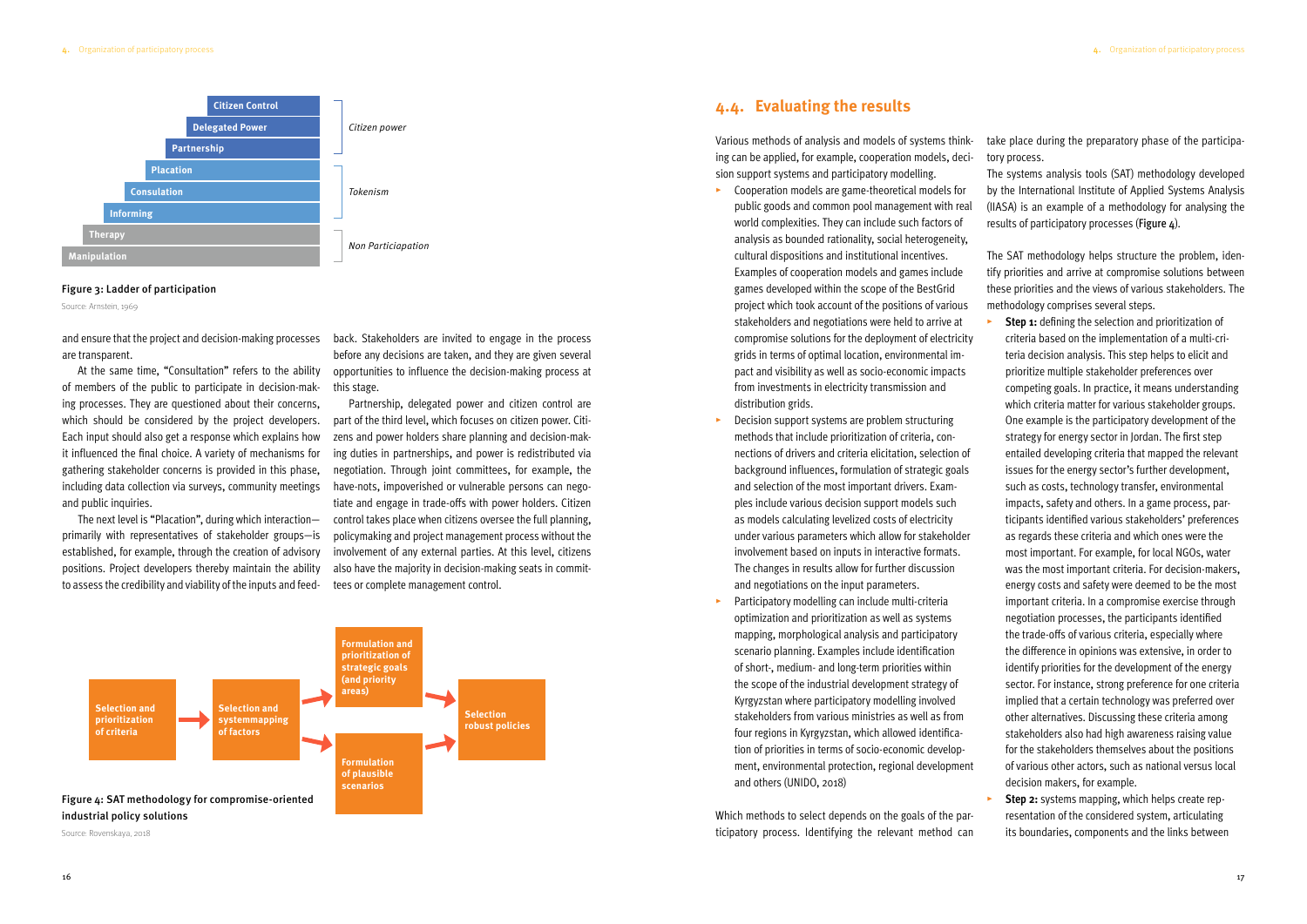<span id="page-11-0"></span>them. For example, systems mapping uncovered the most important factors and drivers of a national water nexus system, helping to identify the objectives of the Water Strategy as well as the main uncertainties affecting the water nexus system (IIASA/OECD, 2020).

- **Step 3:** the morphological analysis can be used to determine uncertainty factors and their possible manifestations. It enables exploring possible alternatives for uncertainties.
- **Step 4:** scenario planning helps outline plausible future scenarios of the system's development. Within the scope of the water-energy nexus discussion, it enabled narratives to emerge, outlining plausible future scenarios of the water nexus system on a specified time horizon
- **Step 5:** involves robust decision-making which helps create a portfolio of actions to achieve the preferred goals under all scenarios. For example, it can be used to correct a portfolio of policies and actions that are suitable across plausible scenarios and to prioritize them according to their contribution to achieving strategic objectives.

This methodology was applied to several policy processes including the preparation of the Strategy of Sustainable Industrial Development of Kyrgyzstan developed in cooperation with UNIDO (Box  $4$ ), or the guideline documents for strategic planning of water resources and water infrastructure under high uncertainties and conflicting interests developed in cooperation with the OECD (Box 5).

The participatory methodology was also applied to the strategic planning of water resources and water infrastructure under high uncertainty and conflicting interests. In the planning of water resources, the law requires stakeholder engagement and public participation in water strategy planning processes. IIASA, in partnership with the OECD, developed and made available a gamified participatory approach to strategic planning for potential users, aimed at devising robust water strategies by eliciting collective wisdom from relevant experts and stakeholders.

#### Box 4: Strategy of Sustainable Industrial Development of Kyrgyzstan

Kyrgyzstan is currently at the crossroads for further development and revitalization of its industrial sector. Several options are available to achieve this goal and to identify priorities. Industrial policy is a contested policy issue, as a variety of factors as well as heterogeneous opinions must be considered. Consequently, plausible scenarios of Kyrgyzstan's industrial development until 2040 were developed (Strelkovskii et al., 2020). The scenarios were used as a basis for the Strategy of Sustainable Industrial Development of Kyrgyzstan which was officially adopted by the Government of Kyrgyzstan in September 2019. Based on a participatory process and the implementation of SAT methodology, the following priorities were developed for Kyrgyzstan, such as the improvement of the quality of governance, securing access to financing and boosting investment, enhancement of regional and global economic integration and export opportunities, the integration of regional development with industrial development,

addressing social development goals and environmental sustainability, creating the necessary infrastructure, fostering the development of key strategic sectors such as electricity, light industry, machinery, construction and information technologies. Following the participatory modelling approach for each of the identified priorities, the short-, medium- and long-term goals were determined as well as the monitoring indicators and risk factors (UNIDO, 2018).

#### Box 5: Participatory modelling of water resources and infrastructure

The participatory modelling and SAT methodology helped the European Union Water Initiative Plus for the Eastern Partnership, which includes Armenia, Azerbaijan, Belarus, Georgia, Moldova and Ukraine, to reach its commitment with a focus on the management of transboundary river basins with support of the development and implementation of pilot river basin management plans through local

stakeholder participation. The participatory planning process based on the SAT methodology helped participants internalize a systemic nature of the problem of strategic planning of water resources and water infrastructure; to recognize the plurality of stakeholders and reconcile the diversion of their perceptions and objectives; to assess and explicate a broad spectrum of uncertainties

and risks involved; to realize the multiplicity of future development options which lead to multiple scenarios; to understand that the effectiveness of various solutions differs across multiple objectives in different scenarios and that for defining a successful strategy, robust solutions and a multi-criteria analysis are necessary (Strelkovskii et al., 2019).

Different tools can be used to facilitate stakeholder participation; this section presents a few examples and their application in real life experiences.

### **5.1. Participatory governance evaluation toolkit**

It is crucial to analyse the participatory process itself to understand its consequences. Typically, such a procedure has several qualities that may have an impact on its efficacy tors described in the literature are procedural rather than substantive (Middendorf and Busch, 1997), evaluating the effectiveness of the entire process rather than of specific metrics is simpler. We provide an example of a toolkit which allows an evaluation of the participatory process according to four principles, as described below. These principles are (i) engagement, (ii) transparency, (iii) benefit and (iv) environment.

(Smith and McDonough, 2001). Because most of the fac-The notion of *"engagement"* refers to the importance of involving civil society, particularly local communities, and other interested parties. Engagement is a two-way communication process that includes not only the dissemination of information but also the gathering of opinions, attitudes and concerns about a specific industrial project and its impact on the local community. It not only entails ongoing information sharing between the public and project developers, but also conversations and negotiations between all stakeholders that reach beyond basic consultation, which is also a two-way communication process. It might change people's minds and has an impact on decision-making (Rowe and Frewer, 2005). According to available evidence, the engagement process should begin as soon as possible (Rottmann, 2014). The best moment to involve stakeholders is still unknown, however, because the notion of "as

### **5. Tools**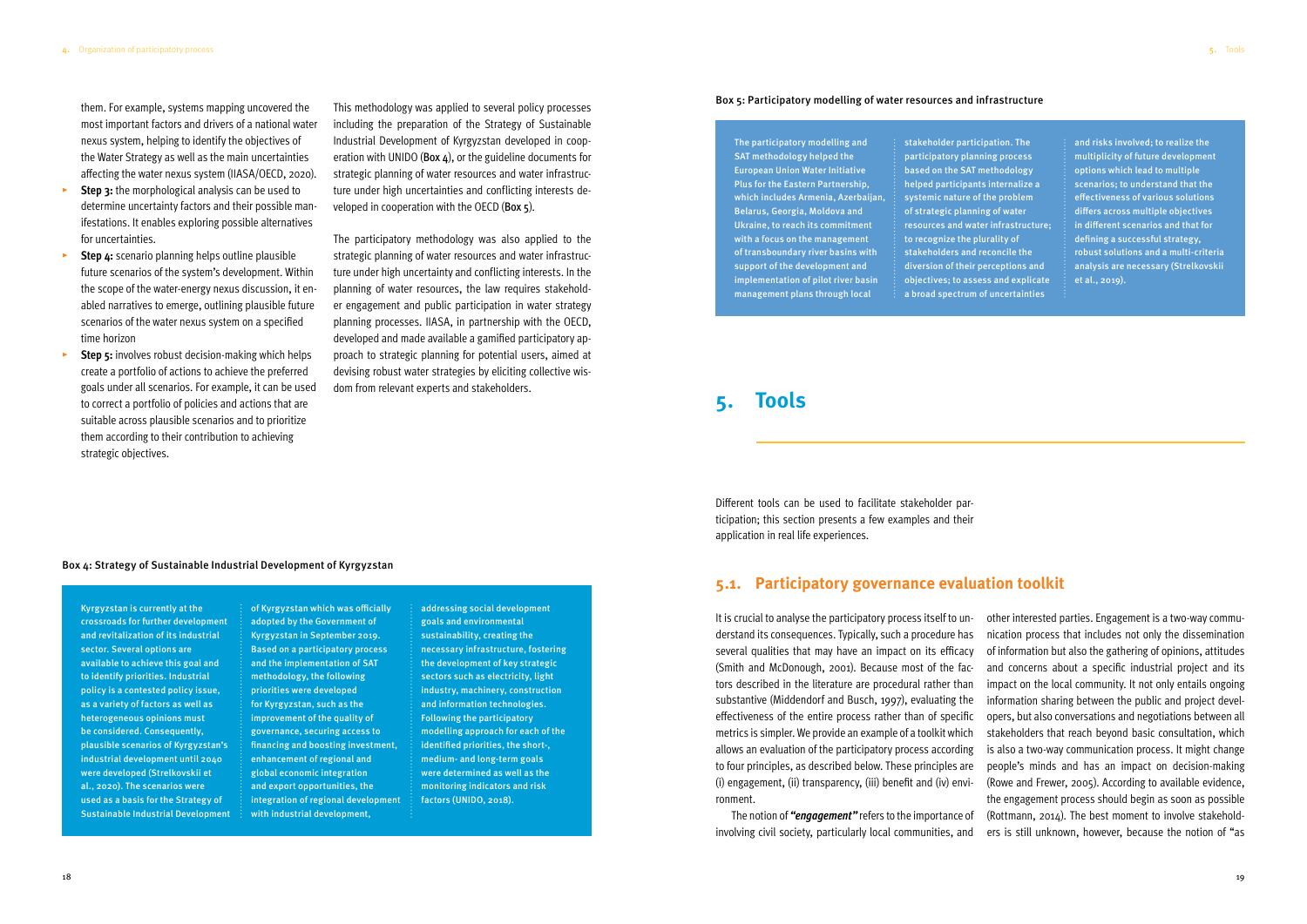<span id="page-12-0"></span>soon as possible" might result in a process that begins "too soon" to be relevant to stakeholders, while delaying the process can lead to stakeholders feeling that they were consulted "too late". The "participatory dilemma", as defined by Hänlein (2015), is the danger of missing the optimal time for interaction.

The idea behind *"transparency"* is that information about the project and decision-making should be transparent at all stages of the process, and stakeholders should have the ability to influence outcomes. Transparent participatory procedures should be based on negotiations and inputs from local stakeholders, and should include opinions and concerns about potential alternatives, technology, impacts, costs, compensation and benefit-sharing arrangements.

The *"environment"* principle addresses impacts that can be associated with an activity, project or infrastructure. They specifically refer to the environmental implications for local communities in terms of the quality of soil, air, water, biodiversity or any other resources. Following this principle, existing legislation on environmental protection can be evaluated and how it is implemented in practice, how the

activity adheres to this regulation and what the potential risks and impacts are. Local stakeholders' concerns about prospective consequences on human health and human settlements should also be considered during the strategic environmental planning phase.

The concept *"benefit"* explores the possibility of delivering advantages or compensation to local communities, as well as producing additional co-benefits (Schneider and Sander, 2012).

Varying involvement aims and objectives, lack of communication, misinterpretations, and the lack of information among the parties involved, as well as perceptions of the severity of the consequences can lead to misconceptions and complicate the design of industrial infrastructure projects. More information and understanding about the heterogeneous perceptions of benefits and challenges of land use change, as well as degrees of participation in environmental management is necessary to understand what triggers land use conflicts, conflicts in participatory processes, and how synergies in environmental management outcomes can be achieved through public participation.

#### **5.2. Environmental and social impact assessment**

The participation of local communities can be organized through various formats such as environmental impact assessments (EIA) or social impact assessments (SIA), which enables communities to provide feedback on environmental, social and economic challenges that can be linked to industrial development projects. The EIA is not a decision-making procedure, but an evaluating and planning procedure that can inform policies (Koivurova et al., 2016). This is particularly important because local communities, including rural and indigenous communities, often bear the risks and costs of industrial projects in terms of the environmental and societal impacts. Box 6 shows how the knowledge of indigenous and rural communities can be integrated in the decision-making processes through EIA.

The SIA is a policy tool that analyses a project's socio-cultural effects based on inputs provided by socio-political actors about its societal viability; it also delivers management recommendations to address any adverse societal effects the policy may have, with an emphasis on expanding its positive effects (Esteves et al., 2012). The SIA is internationally defined as a study that seeks to understand the changes a project or policy can generate in the social sphere and its potential negative and positive impacts, including social (life forms, work, recreation, relations between people and organizations) and cultural aspects (values, beliefs and norms that influence the way people perceive themselves and their community) (Vanclay, 2002). The SIA is conducted to provide information to government actors, firms, social actors and communities about a project's sociocultural effects in a specific context, with the objective of preventing and mitigating adverse impacts and maximizing positive ones, as well as improving the management of relationships between the project and the community (Esteves et al., 2012; 2002; Burdge, 2003). Box 7 presents the example of a SIA in renewable energy projects in Mexico.

#### Box 6: Participation of reindeer herders in the EIA procedures in mine and wind farms in Finland

One of the main aims of the EIA in Finland is to encourage the participation of different parties in the planning phase before project implementation takes place. The research among reindeer husbandry communities showed that an EIA could be used much more efficiently as a negotiation and information sharing "laboratory" if representatives of traditional livelihoods, such as herders, were considered to be experts (Landauer and Komendantova, 2018).

While studying social opposition to renewable energy projects in Mexico, Martinez and Komendantova (2020) found that the introduction of a SIA had a positive impact such as the establishment of institutional channels in various spheres of industrial policy, growing awareness about the relevance of social management, and the integration of the social agenda by some companies. Before the

SIA, the renewable energy sector in Mexico had no social impact management. The introduction of a SIA has thus resulted in some positive changes, such as the establishment of institutional channels for the social agenda, growing awareness about its relevance, and the internalization of social management practices by some companies. Several aspects of the design and practice of SIA

limit its effectiveness, however. The quality of SIAs is limited by gaps in the regulation in crucial areas such as the definition of social impacts, social involvement and shared social benefits. The reliability and social legitimacy of SIA evaluations are limited by the low specificity of evaluation procedures, the lack of social involvement and the limited institutional capacity for SIA implementation.

#### Box 7: Involvement of stakeholders in a social impact assessment of renewable energy projects in Mexico

### **5.3. Digital tools as enablers of participation**

Digital tools are important enablers of participation and improved governance. Digital and social media have made it easier to identify issues across any scale, from localized neighbourhood to global planetary concerns. Advances in information and communication technologies, particularly the rapid emergence of social media, are quickly becoming vehicles with a powerful influence on how policymakers and the public interact during the policy-making process. Interactions between policymakers and citizens are being shaped by developments in the field of open government data, sophisticated analytics, visualizations, simulations and gaming, as well as by ubiquitous citizen access via mobile and tailored apps. Artefacts, processes, interfaces and people come together in platformed interactions in purpose-built system settings, which are increasingly enabled by digitized technology platforms according to Ramaswamy (2009). The notion of such an interactive platform is critical to our understanding of how resourced capabilities build values, decision or inputs through co-creational interactions. According to Prahalad and Ramaswamy (2004), individuals co-construct their own contextualized outcomes of value through interactions with a network of entities. New technologies and emerging digital tools follow this tendency and allow the implementation of participatory processes in innovative ways. Digitally enabled participatory processes and co-production can improve process efficiency, speed up response times, make them safer by decreasing human error, and increase inclusiveness, democracy and participation by giving different actors the same possibilities. The E-Participation Index developed by the United Nations Department of Economic and Social Affairs (UNDESA) allows to measure how digital media facilitate participation (Box 8).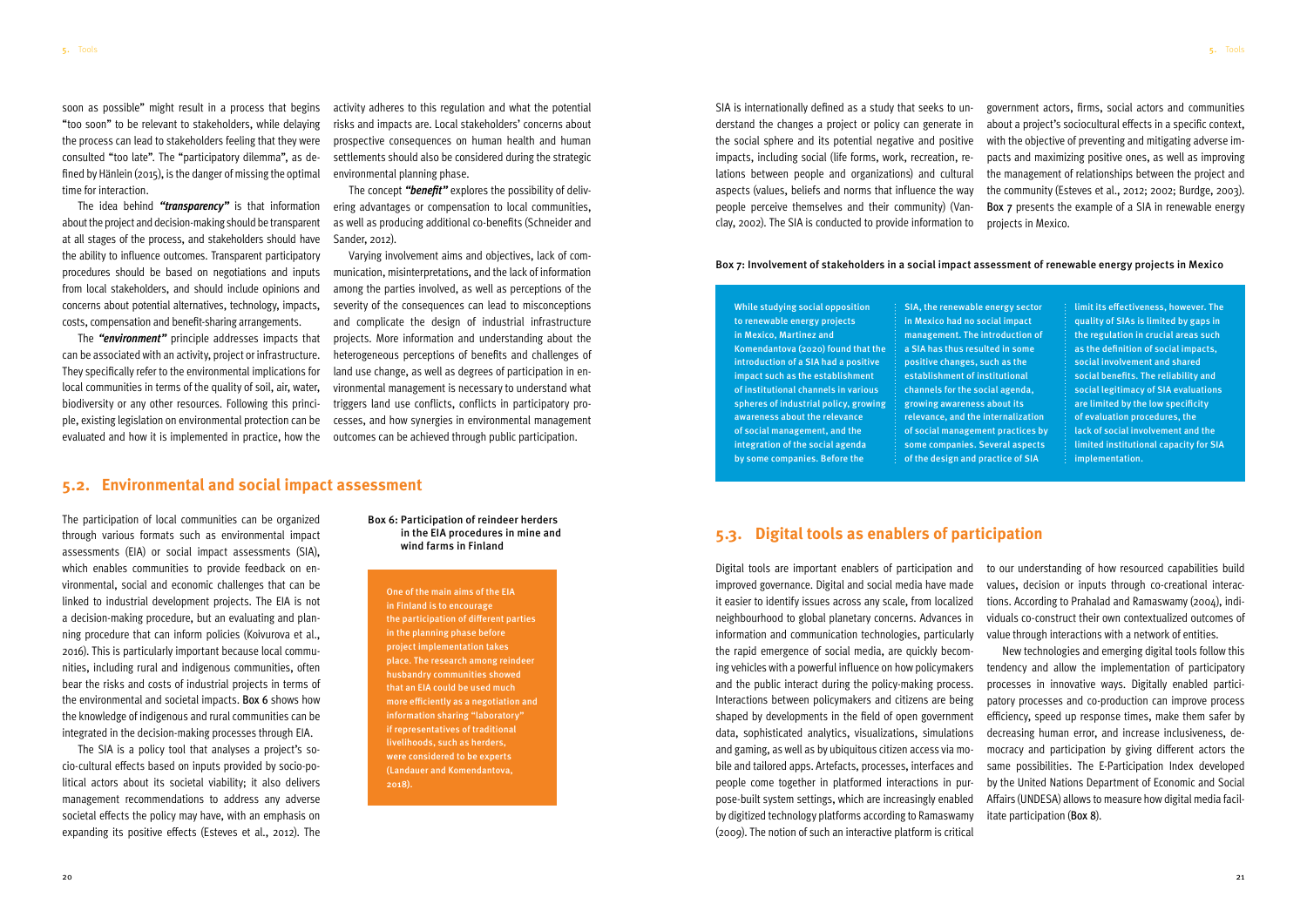<span id="page-13-0"></span>While the ability to identify and express issues is made more accessible, there is, however, an ever pressing need to create mechanisms to connect those affected by an issue to appropriate means of taking action to address that issue. The potential of digital media can be considered when combined with other conditions such as an adequate regulatory framework, skills and awareness as well as available digital infrastructure to avoid risks of digital divide related to access to digital infrastructure (Porwol et al., 2018).

In the face of the current technological revolution, driven by the implementation of digital technologies and Industry 4.0, many policymakers are realizing the potential of new technologies for participatory processes and co-creation. The best practices of a policy on digitalization and digital media as enablers of participation are found in EU strategic documents (Box 9).

Additional examples of how digital media facilitate participation can be identified in various countries. For example, Portugal is implementing a participatory budget (Box 10).

Digital media often have the potential of contributing to good governance and open data. Currently, several tools exist, such as the Open Data Charter or the Global Data Barometer (Box 11).

#### Box 9: EU policy on digitalization

#### Box 11: Open data tools

#### Box 10: Participatory budget of Portugal

The digital strategy of the European Union builds on three key pillars, namely digital enablement and protection for individuals, including a regulatory framework for artificial intelligence and the availability of broadband, as well as fair competition and sustainability. It also includes an industrial strategy package and revised rules to deepen the internal market for digital services. The primary aim of the digital strategy is to ensure governance of the internet as an open, free and inclusive platform, and to develop a sustainable approach to internet governance through multi-stakeholder participation.

#### Box 8: E-Participation Index and the state of the state of the Box 11: Open data tools and Box 12: DecideIT

The Open Data Charter is a set of best practices for publishing and using data. It integrates three principles, namely the availability of data to all, the right to privacy and data protection for security reasons. The Global Data Barometer integrates principles of a trustworthy public data ecosystem, the effectiveness of the legal framework for data protection and release. and the capacities of various stakeholders to collect, manage, share and use data.

Portugal is the first country in the world to implement a participatory budget. Digital media provide citizens of Portugal the opportunity to propose and vote on various ideas for public investment funded by the National State Budget of Portugal. Through digital media, citizens can cast their vote on the final set of proposals. In 2017, over 1,000 proposals were submitted through the system and from these, 599 projects were presented for voting. A total of 38 of these projects received financing. Altogether, 78,000 people participated in the procedure.

The E-Participation Index was developed to measure the use of online services to facilitate the provision of information by governments to citizens ("e-information sharing"), interaction with stakeholders ("e-consultation"), and engagement in decision-making processes ("e-decision making"). The index is based on the participatory framework of three pillars (Islam, 2008):

- Information: how access to reliable, clear and comprehensive information supports citizen participation;
- Consultation: how to facilitate the engagement of citizens in the deliberation of public services and policies;
- Decision-making: how to empower citizens through the co-design of policy options, co-production of service components and delivery modalities.



To be effective, a participatory process must be formalized. Participatory modelling is a procedure that allows for consideration of facts as well as values by asking questions and gathering input from stakeholders as part of a co-creation approach. It necessitates active citizen involvement and two-way communication, with feedback being collected, analysed and applied (Funtowicz and Ravetz, 1994). Moreover, such engagement contributes to better knowledge of the many perspectives, criteria, preferences and trade-offs of stakeholders but also of citizens, which are important for the decision-making processes in industrial policy or for the implementation of industrial projects (Antunes et al., 2006). Ekenberg et al. (2021) developed an overview of a significant number of modelling efforts to formalize the participatory process. In this Technical Report, we present the necessary tools for the organization of the participatory process which can be applied during the data collection, elicitation and evaluation phases. There are different examples of tools, such as DecideIT (Box 12).

### **5.4. Testbeds as enablers of co-creation**

Testbeds are ideal environments for co-creation processes to emerge. A test-bed's goal is to establish a shared environment in which digital services, processes and new ways of working may be developed and tested with real-world user representatives. As a result, a testbed is an environment in which people and technology are brought together, and where the everyday setting inspires and challenges both research and development, as authorities and citizens actively participate in the innovation process. It is a testing ground for new development initiatives, allowing for rigorous, transparent and repeatable testing of scientific ideas, computational tools and new technologies. As a result, a test bed actively contributes to encouraging more innovation in the public sector, industry and academic research. It is a collection of public-private partnerships in which researchers, technology experts, businesses, governments and people collaborate to develop, validate and test new services, business concepts, markets and technology in real-world settings. Innovation testbeds can integrate innovation lifecycles, from planning to delivery to market implementation. Various stakeholders including public administrations, citizens (domain experts/contributors), civil society, the applied research community, and civic techs can be involved in the co-creation of various innovations.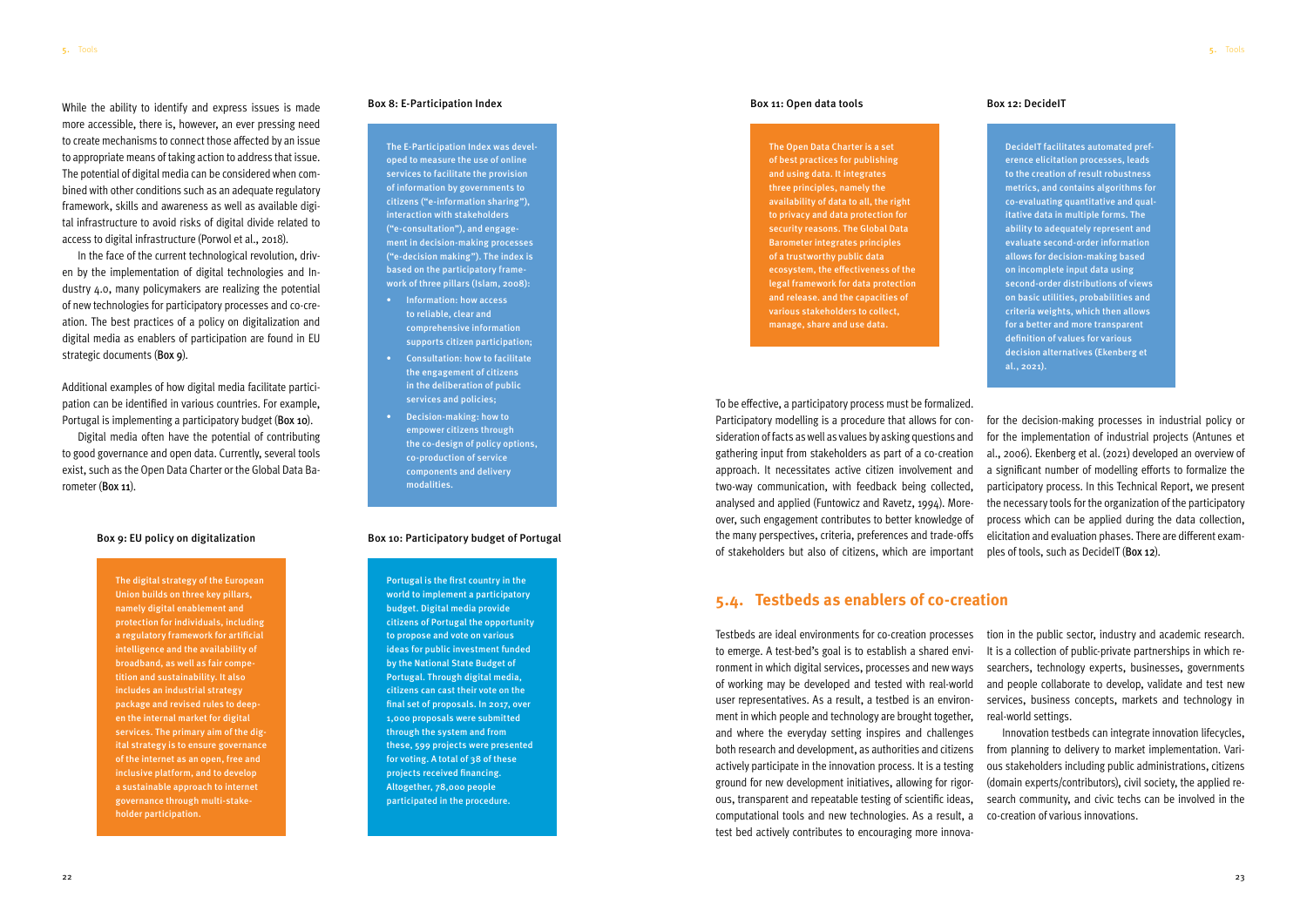## <span id="page-14-0"></span>**6. References**

- **Aiginger, K., and Rodrik, D.** (2020). Rebirth of Industrial Policy and an Agenda for the Twenty-First Century. *Journal of Industry, Competition and Trade,* 20 (2): 189–207.<https://doi.org/10.1007/s10842-019-00322-3>
- **Al-Jamal, M., and Abu-Shanab** (2016). The influence of open government on e-government website: the case of Jordan. January 2016. *International Journal of Electronic Governance,* 8(2): 159–179. doi: 10.1504/IJEG.2016.078131
- **Antunes, P., Santos, R., Videira, N.** (2006). Participatory decision making for sustainable development the use of mediated modelling techniques. *Land use policy*, 23(1): 44–52.
- **Arnstein, Sh.** (1969). A Ladder Of Citizen Participation. *Journal of the American Institute of Planners*, 35(4): 216–224. doi: 10.1080/01944366908977225
- **Batel, S., Devine-Wright, P., Tangeland, T.** (2013). Social acceptance of low carbon energy and associated infrastructures: A critical discussion. *Energy Policy***,** 58: 1–5.
- **Bell, C.M., and Khoury, C.** (2016). Organizational powerlessness, dehumanization, and gendered effects of procedural justice. *Journal of Managerial Psychology*, 31(2): 570–585. [https://doi.org/10.1108/JMP-09-2014-0267](https://doi.org/10.1108/JMP-09-2014-0267 )
- **Begovic, M., Kattel, R., Mazzucato, M., and Quaggiotto, G.** (2021). COVID-19 and the Need for Dynamic State Capabilities: An International Comparison. London: UCL. [https://www.ucl.ac.uk/bartlett/public-purpose/](https://www.ucl.ac.uk/bartlett/public-purpose/publications/2021/apr/covid-19-and-need-dynamic-state-capabilities-international-comparison) [publications/2021/apr/covid-19-and-need-dynamic-state-capabilities-international-comparison](https://www.ucl.ac.uk/bartlett/public-purpose/publications/2021/apr/covid-19-and-need-dynamic-state-capabilities-international-comparison)
- **Bianchi, P., and Labory, S.** (2011). Industrial Policy After Crisis: Seizing the Future. Edward Elgar Pub.
- **Birkland, T.A.** (2011). An Introduction to the Policy Process: Theories, Concepts and Models of Public Policy Making (3rd ed.). Routledge. <https://doi.org/10.4324/9781315706399>
- **Brandsen, T., and Pestoff, V.** (2006). Co-production, the third sector and the delivery of public services. *Public Management Review*, 8(4): 493–501. doi: 10.1080/14719030601022874
- **Bryson, J.** (2004). What to do when Stakeholders matter. *Public Management Review*, 6(1): 21–53. doi: 10.1080/14719030410001675722
- **Brüggen, E. C., Post, T., and Schmitz, K.** (2019). Interactivity in online pension planners enhances engagement with retirement planning – but not for everyone. *Journal of Services Marketing*, 33(4): 488–501. <https://doi.org/10.1108/JSM-02-2018-0082>
- **Burdge, R. J.** (2003). The practice of social impact assessment background. I*mpact Assessment and Project Appraisal*,  $21(2): 84 - 88.$
- **Cohen, J.J., Reichl, J., and Schmidthaler, M.** (2014). Re-focusing research efforts on the public acceptance of energy infrastructure: A critical review, Energy (ahead-of-print),  $1-6$ .
- **Dahlberg, L.** (2011). Re-constructing digital democracy: An outline of four positions. *New Media and Society*, 13(6): 855–872
- **Devine-Wright, P.** (2012). Explaining "NIMBY" Objections to a Power Line: The Role of Personal, Place Attachment and Project-Related Factors. *Environment and Behavior*, 45(6): 761–781. doi: 10.1177/0013916512440435
- **Digital Transformation Monitor** (2017). Key Lessons from National Industry 4.0 Policy Initiatives in Europe. European Commission. [https://es.sistematica.it/docs/379/DTM\\_Policy\\_initiative\\_comparison\\_v1.pdf](https://es.sistematica.it/docs/379/DTM_Policy_initiative_comparison_v1.pdf)
- **Eden, C., and Ackermann, F.** (1998). Making Strategy: The Journey of Strategic Management. London: Sage Publications.

**Ek, K.** (2005). Public and private attitudes towards ''green'' electricity: the case of Swedish wind power. *Energy Policy*, 33: 1 677–1 689. **Ekenberg, L., Mihai, A., Fasth, T., Komendantova, N., and Danielson, M.** (2021). A Multi-Criteria Framework for Pandemic Response Measures. *Frontiers in Public Health*, 9. e583706. 10.3389/fpubh.2021.583706 **Esteves, A.M., Franks, D., and Vanclay, F.** (2012). Social impact assessment: the state of the art. *Impact Assessment and Project Appraisal*, 30(1): 34–42. **Ferrannini, A., Barbieri, E., Biggeri, M., and R. Di Tommaso, M.** (2021). Industrial Policy for Sustainable Human Development in the Post-Covid19 Era. *World Development*, 137.<https://doi.org/10.1016/j.worlddev.2020.105215> **Freeman, R., Harrison, J., and Zyglidopoulos, S.** (2018). Stakeholder Theory: Concepts and Strategies (Elements in Organization Theory). Cambridge: Cambridge University Press. doi: 10.1017/9781108539500 **Funtowicz, S., Ravetz, J.** (1994). The worth of a songbird: ecological economics as a post-normal science. *Ecological Economics*, 10(3): 197–207. **Jackson, P., Braboy, P., Thoits, A., and Taylor, H.F.** (1995). Composition of the Workplace and Psychological Well-Being: The Effects of Tokenism on America's Black Elite. *Social Forces*, 74(2): 543–557. **Jasanoff, S.** (2002). New Modernities: Reimagining Science, Technology and Development. Environmental Values, *Science, Development and Democracy*, 11(3): 253–76. <http://www.jstor.org/stable/30301896> **Gebauer, H., Johnson, M., and Enquist, B.** (2010). Value co-creation as a determinant of success in public transport services: A study of the Swiss federal railway operator (SBB). *Managing Service Quality*, 20(6): 511–530. **Hänlein, R.** (2015). Public Participation and Transparency in Power Grid Planning. Recommendations from the BESTGRID Project. Handbook – Part 1. Germanwatch. **Islam, M.** (2008). Towards a sustainable e-Participation implementation model. *European Journal of ePractice*, 5(10). **KICS** (2011). Knowledge Swaraj: An Indian Manifesto on Science and Technology. Knowledge in Civil Society. [http://kicsforum.in/kics/kicsmatters/Knowledge-swaraj-an-Indian-S&T-manifesto.pdf.](http://kicsforum.in/kics/kicsmatters/Knowledge-swaraj-an-Indian-S&T-manifesto.pdf) **Kearney, J., Berkes, F., Charles, A., Pinkerton, E., Wiber, M.** (2007). The role of participatory governance and community-based management in integrated coastal and ocean management in Canada. *Coastal Management*, 35(1): 79–104. **Koivurova, T., Lesser, P., Bickford, S., Kankaanpää, P., Nenasheva, M.** (2016). Environmental Impact Assessment in the Arctic: A Guide to Best Practice. Cheltenham: Edward Elgar Publishing. **Komendantova, N., Neumueller, S., and Nkoana, E.** (2021). Public attitudes, co-production and polycentric governance in energy policy. *Energy Policy*, 153. e112241. 10.1016/j.enpol.2021.112241 **Komendantova, N., Marashdeh, L., Ekenberg, L., Danielson, M., Dettner, F., Hilpert, S., Wingenbach, C., Hassouneh, K., et al.** (2020). Water–Energy Nexus: Addressing Stakeholder Preferences in Jordan. *Sustainability*, 12(15): 6 168. <https://doi.org/10.3390/su12156168> **Komendantova, N., Riegler, M., Neumueller, S.** (2018). Of transitions and models: Community engagement, democracy, and empowerment in the Austrian energy transition. *Research & Social Science*, 39: 141–151. **Komendantova, N., Vocciante, M., Battaglini, A.** (2015). Can the BestGrid process improve stakeholder involvement in electricity transmission projects? *Energies*, 8(9): 9 407–9 433. **Landauer, M., and Komendantova, N.** (2018). Participatory environmental governance of infrastructure projects affecting reindeer husbandry in the Arctic. *Journal of Environmental Management*, 223: 385–395. doi: 10.1016/j.jenvman.2018.06.049 **Middendorf, G., and Busch, L.** (1997). Inquiry for the public good: Democratic participation in agriculture research. *Agriculture and Human Values*, 14(1): 45–57. **Manzini, E**. (2015). Design, When Everybody Designs: An Introduction to Design for Social Innovation. doi: 10.7551/mitpress/9873.001.0001 **Mazzucato, M.** (2015). The Green Entrepreneurial State. SWPS 2015–28. <http://dx.doi.org/10.2139/ssrn.2744602>

- 
- 
- 
- 
- 
- 
- 
- 
- 
- 
- 
- 
- 
- 
- 
- 
- 
- 
- 
- 
-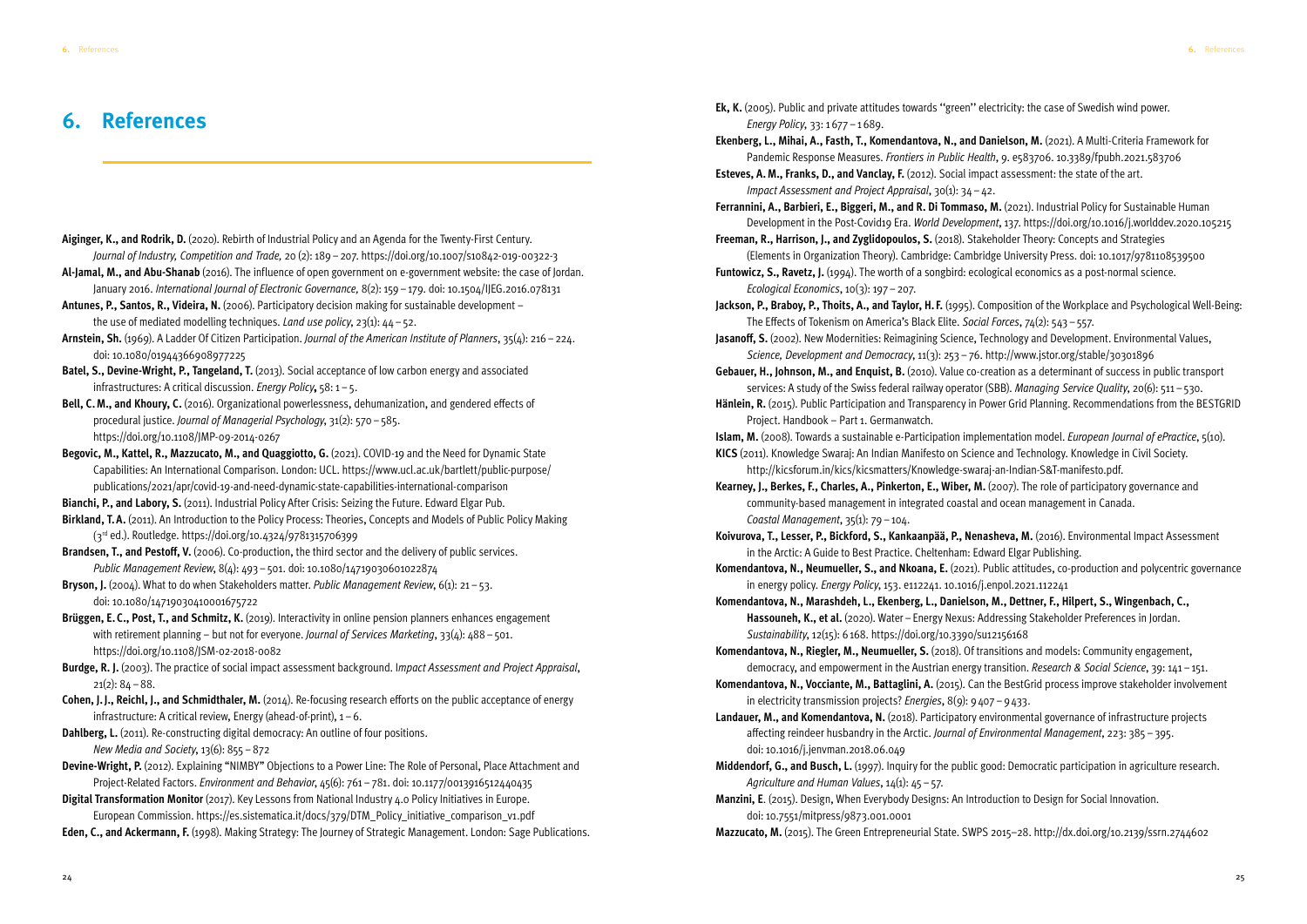- **Martinez N., and Komendantova, N.** (2020). The effectiveness of the social impact assessment (SIA) in energy transition management: Stakeholders' insights from renewable energy projects in Mexico. *Energy Policy*, 145: e111744. doi: 10.1016/j.enpol.2020.111744
- **Milberg, W., Jang, X., and Gereffi, G.** (2014). Industrial Policy in the Era of Vertically Specialized Industrialization. In: Salazar-Xirinachs, J.M., Nübler, I., and Kozul-Wright, R. (eds.), Transforming Economies: Making Industrial Policy Work for Growth, Jobs and Development, 151–78. Geneva, Switzerland: UNCTAD and ILO. https://www.researchgate.net/publication/289252190\_Industrial\_Policy\_in\_the\_Era\_of\_Vertically\_Specialized [Industrialization](https://www.researchgate.net/publication/289252190_Industrial_Policy_in_the_Era_of_Vertically_Specialized_Industrialization)
- **Newton, A., and Elliott, M.** (2016). A Typology of Stakeholders and Guidelines for Engagement in Transdisciplinary, Participatory Processes. *Frontiers in Marine Science*, 3.<https://doi.org/10.3389/fmars.2016.00230>
- **Prahalad, C.K., and Ramaswamy, V.** (2000). Co-opting Customer Competence. *Harvard Business Review*, 78(1): 79–87.
- **Perhac, R.** (1998). Comparative Risk Assessment: Where Does the Public Fit In. *Science, Technology and Human Value*, 23: 221–241.
- **Poppe, M., Weigelhofer, G., Winkler, G.** (2018): Public Participation and Environmental Education. In: Schmutz, S., and Sendzimir J. (eds.), Riverine ecosystem management: Science for governing towards a sustainable future. Aquatic Ecology Series 8, 435–458. Springer, Cham. ISBN 978-3-319-73249-7
- **Porwol, L., Ojo, A., Breslin, J.G.** (2018). Social software infrastructure for e-participation. *Government Information Quarterly*, 35(40): 88–98.
- **Ross, S.G.** (2018). From consultation to consent: A comparative analysis of Arctic states. In: O'Donnell, B., Gruenig, M., Riedel, A. (eds.), Arctic Summer College Yearbook, pp. 9–20.
- **Rottmann, K.** (2014). Recommendations on Transparency and Public Participation in the Context of Electricity Transmission Lines. Position Paper. Germanwatch.
- **Rowe, G., and Frewer, L.** (2000). Public participation methods: a framework for evaluation. *Science Technology Human Values*, 25(1): 3–29.
- **Poppe, M., Weigelhofer, G., and Winkler, G.** (2018). Public Participation and Environmental Education. In: Schmutz, S., and Sendzimir, J. (eds.), Riverine Ecosystem Management: Science for Governing Towards a Sustainable Future, 435–58. Aquatic Ecology Series. Cham: Springer International Publishing. [https://doi.org/10.1007/978-3-319-73250-3\\_22](https://doi.org/10.1007/978-3-319-73250-3_22)
- **Rau, I., Schweizer-Ries, P., Hildebrandt, J.** (2012). The Silver Bullet for the Acceptance of Renewable Energies? In: Kabisch, S., Kunath, A., Schweizer- Ries, P., Steinführer, A. (eds.), Vulnerability, Risks, and Complexity: Impact of Global Change on Human Habitats, 177–191. Gottingen: Hogrefe.

- **Santiago, F.** (2018). You Say You Want a Revolution: Strategic Approaches to Industry 4.0 in Middle-Income Countries. WP 19/2018. Inclusive and Sustainable Development Working Paper Series. UNIDO, Research, Statistics and Industrial Policy Branch. [https://www.researchgate.net/publication/323685662\\_You\\_say\\_you\\_want\\_a\\_](https://www.researchgate.net/publication/323685662_You_say_you_want_a_revolution_strategic_approaches_to_Industry_40_in_middle-income_countries) [revolution\\_strategic\\_approaches\\_to\\_Industry\\_40\\_in\\_middle-income\\_countries](https://www.researchgate.net/publication/323685662_You_say_you_want_a_revolution_strategic_approaches_to_Industry_40_in_middle-income_countries).
- **Schneider, T., and Sander, A.** (2012). European Grid Report: Beyond Public Opposition, Lessons Learned Across Europe. Renewable Grid Initiative, Berlin.
- **Schweizer-Ries, P.** (2010). Umweltpsychologische Untersuchung der Akzeptanz von Maßnahmen zur Netzintegration Erneuerbarer Energien in der Region Wahle-Mecklar (Niedersachsen und Hessen). Abschlussbericht. Forschungsgruppe Umwelt Psychologie, Magdeburg.
- **Smith, P., McDonough, M.** (2001). Beyond Public Participation: Fairness in Natural Resource Decision Making. *Society and Natural Resources: An International Journal*, 14(3): 239–249.
- **Smith, L., Nell, C., Prystupa, M.** (1997). Forum: The Converging Dynamics of Interest Representation in Resources Management. *Environmental Management*, 21(2): 139–146.

**Renn, O.** (2008). Copying with Uncertainty in A Complex World. Earthscan, London.

strategic planning of industrial development of Kyrgyzstan. *Futures*, 124 e102646. 10.1016/j.futures.2020.102646

**Vargo, S. L., and Lusch, R. F.** (2004) Evolving to a new dominant logic for marketing. *Journal of Marketing*, 68(1): 1–17.

**Verschuere, B., Brandsen, T., and Pestoff, V.** (2012). Co-production: The State of the Art in Research and the Future

- **Strelkovskii, N. , Ilmola-Sheppard, L., Komendantova, N. , Martusevich, A., and Rovenskaya, E.** (2019). Navigating through deep waters of uncertainty: Systems analysis approach to strategic planning of water resources and water infrastructure under high uncertainties and conflicting interests. IIASA Research Report. Laxenburg, Austria: RR-19-004.
- **Strelkovskii, N. , Komendantova, N. , Sizov, S., and Rovenskaya, E.** (2020). Building plausible futures: Scenario-based
- **The World Bank** (2011). Public-Private Dialogue for Sector Competitiveness and Local Economic Development: Lessons from the Mediterranean Region. The World Bank. [http://ppd.cipe.org/wp-content/uploads/2014/06/](http://ppd.cipe.org/wp-content/uploads/2014/06/Public-Private-Dialogue-for-Sector-Competitiveness-and-Local-Economic-Development.pdf) [Public-Private-Dialogue-for-Sector-Competitiveness-and-Local-Economic-Development.pdf.](http://ppd.cipe.org/wp-content/uploads/2014/06/Public-Private-Dialogue-for-Sector-Competitiveness-and-Local-Economic-Development.pdf)
- **UNIDO** (2021). Industrial Development Report 2022: The Future of Industrialization in a Post-Pandemic World. United Nations Industrial Development Organization.
- **Vanclay, F., Esteves, A. M., Aucamp, I., and Franks, D.** (2015). Social Impact Assessment: Guidance for assessing and managing the social impacts of projects. International Association for Impact Assessment. https://www.iaia.org/uploads/pdf/SIA Guidance Document IAIA.pdf
- 
- Agenda. *Voluntas*, 23: 1 083–1101 (2012). <https://doi.org/10.1007/s11266-012-9307-8>
- Embarking on the social innovation journey. *Public Management Review*, 17(9): 1 333–1 357. doi: 10.1080/14719037.2014.930505
- Policy Papers, No. 2, OECD Publishing. http://dx.doi.org/10.1787/5k4869clwoxp-en
- **Wolfsink, M.** (2012). The research agenda on social acceptance of distributed generation in smart grids: Renewable as common pool resources. *Renewable and Sustainable Energy Reviews*, 16(1): 822–835.
- **Wolsink, M.** (2000). Wind power and the NIMBY-myth: institutional capacity and the limited significance of public support. *Renewable Energy*, 21(1): 49–64.
- **Wüstenhagen, R., Wolsink, M., Jean Bürer, M.** (2007). Social acceptance of renewable energy innovation: An introduction tot he concept. *Energy Policy*, 35(5): 2 683–2 691.
- **Xavier, R., Komendantova, N., Jarbandhan, V., Nell, D.** (2017). Participatory Governance in the Transformation of the South African Energy Sector: Critical Success Factors for Environmental Leadership. *Journal of Cleaner Production*, 154(15): 621–632.
- **Zillmann, D.** (2002). Exemplification theory of media influence. In: Bryant, J., and Zillmann, D. (eds.), Media effects: Advances in theory and research, pp. 19–41. Lawrence Erlbaum Associates Publishers.

**Voorberg, W. H., Bekkers, V. J. J. M., and Tummers L. G.** (2014). A Systematic Review of Co-Creation and Co-Production:

**Warwick, K.** (2013). Beyond Industrial Policy: Emerging Issues and New Trends. OECD Science, Technology and Industry